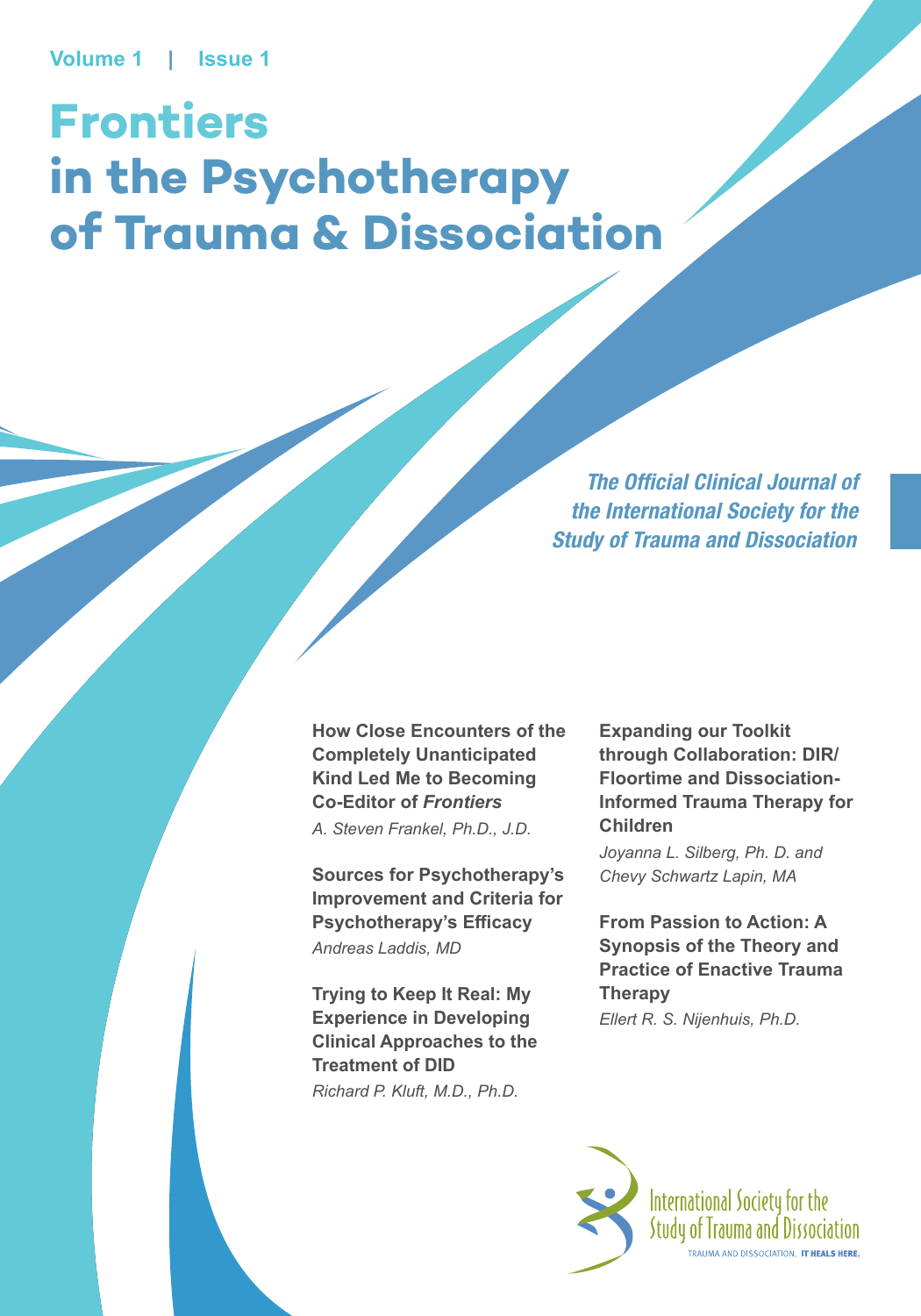# **Frontiers in the Psychotherapy of Trauma & Dissociation**

The Official Clinical Journal of the ISSTD

#### **EDITORS**

A. STEVEN FRANKEL, Ph.D., J.D., *Clinical Professor of Psychology, University of Southern California, Los Angeles, California, USA*

ANDREAS LADDIS, M.D., *Private Practice and Faculty, Boston University, School of Public Health, Boston, Massachusetts, USA*

#### **ASSOCIATE EDITOR**

MARTIN J. DORAHY, Ph.D., *Professor, Department of Psychology, University of Canterbury, Christchurch, New Zealand and The Cannan Institute, Brisbane, Australia*

*Frontiers in the Psychotherapy of Trauma & Dissociation* is published four times per year by the International Society for the Study of Trauma and Dissociation, Inc., 8400 Westpark Drive, 2nd Floor, McLean, Virginia, 22102, USA.

#### **Annual Subscription, Volume 1, 2017**

Online subscription is part of the membership dues of the International Society for the Study of Trauma and Dissociation. Visit [http://www.isst-d.org/default.asp?contentID=44.](http://www.isst-d.org/default.asp?contentID=44)

**Production and Advertising Office**: ISSTD Headquarters, 8400 Westpark Drive, 2nd Floor, McLean, Virginia, 22102. Attention: Thérèse O. Clemens, CAE, Managing Editor.

**Copyright ©2017 International Society for the Study of Trauma and Dissociation.** All rights reserved. No part of this publication may be reproduced, stored, transmitted, or disseminated in any for or by any means without prior written permission from the International Society for the Study of Trauma and Dissociation. The publisher assumes no responsibility for any statements of fact or opinion expressed in the published papers. The appearance of advertising in this journal does not constitute an endorsement or approval by the publisher, the editor, the editorial board, or the board of directors of the International Society for the Study of Trauma and Dissociation of the quality or value of the product advertised or of the claims made of it by its manufacturer.

Subscriptions to this journal are acquired through membership in the International Society for the Study of Trauma and Dissociation only.

Visit [http://www.isst-d.org/default.asp?contentID=45.](http://www.isst-d.org/default.asp?contentID=45)

**Permissions.** For further information, please write to [info@isst-d.org.](mailto:info@isst-d.org)

#### **EDITORIAL BOARD**

ELIZABETH S. BOWMAN, M.D., *Editor Emerita, Journal of Trauma & Dissociation, Adjunct Professor of Neurology, Indiana University School of Medicine, Indianapolis, Indiana, USA*

LAURA S. BROWN, Ph.D., *Private Practice, Seattle, Washington, USA*

RICHARD A. CHEFETZ, M.D., *Private Practice, Faculty and Founding Member Institute of Contemporary Psychotherapy & Psychoanalysis, Distinguished Visiting Lecturer: William Alanson White Institute of Psychiatry, Psychoanalysis & Psychology, New York City, USA*

CONSTANCE J. DALENBERG, Ph.D., *Trauma Research Institute, California School of Professional Psychology, San Diego, California, USA*

J.K. JUDITH DANIELS, Ph.D., *Faculty of Behavioural and Social Sciences, University of Groningen, The Netherlands*

STEVEN N. GOLD, Ph.D., *Professor, Center for Psychological Studies, and Founding Director, Trauma Resolution & Integration Program, Nova Southeastern University, Fort Lauderdale, Florida, USA*

ELIZABETH B. HEGEMAN, Ph.D., *Professor, Department of Anthropology, John Jay College of Criminal Justice, New York, New York, USA*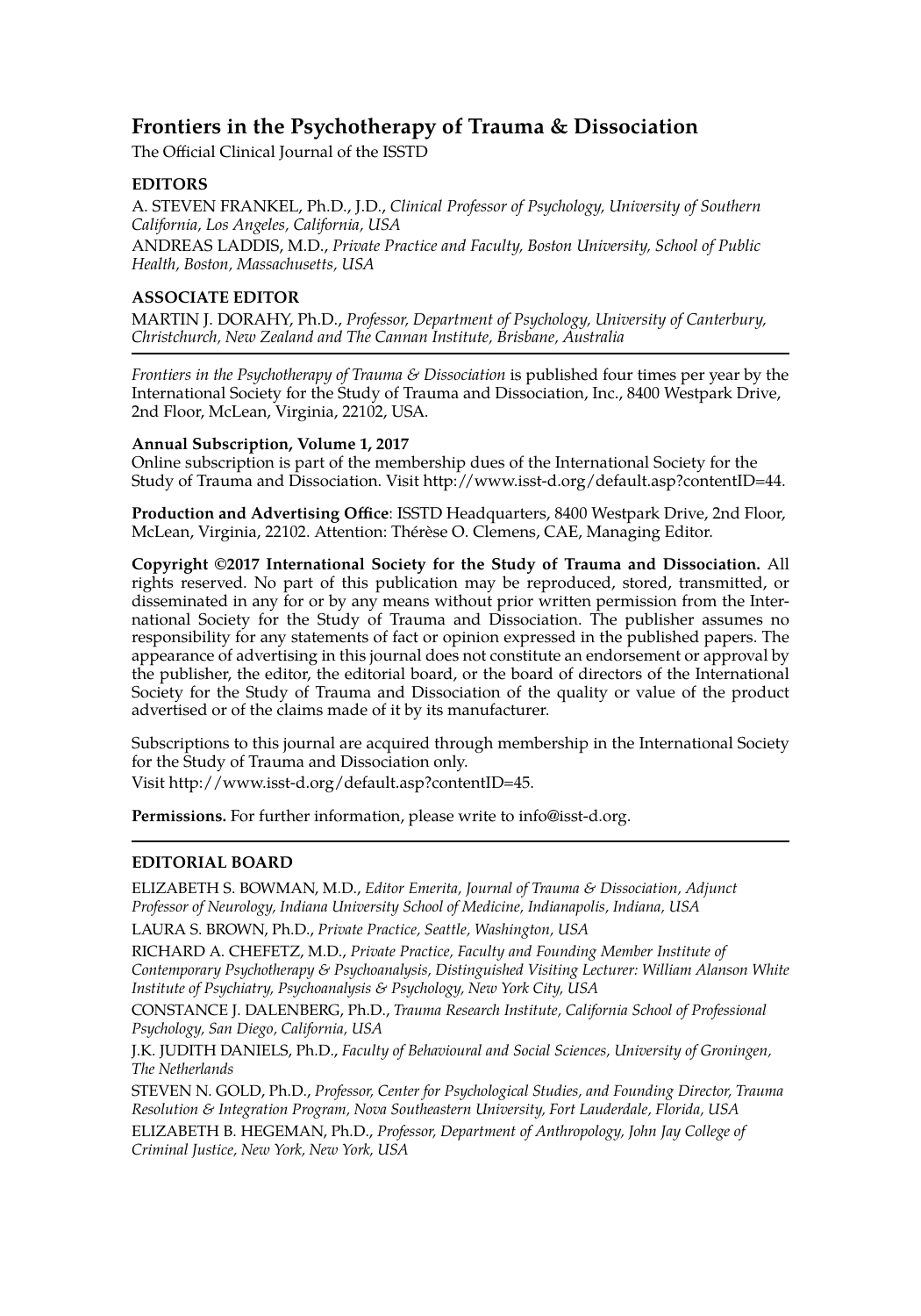RICHARD P. KLUFT, M.D., Ph.D., *Private Practice and Clinical Professor of Psychiatry, Temple University School of Medicine; Faculty Member, Philadelphia Center for Psychoanalysis, Philadelphia, Pennsylvania, USA*

CHRISTA KRÜGER, M.D., *Professor of Psychiatry, University of Pretoria, Pretoria, Gauteng, South Africa*

KARLEN LYONS-RUTH, Ph.D., *Professor of Psychology, Harvard Medical School, Cambridge, Massachusetts, USA*

ALFONSO MARTÍNEZ-TABOAS, Ph.D., *Professor, Albizu University, San Juan, Puerto Rico* WARWICK MIDDLETON, M.D., *Adjunct Professor, Cannan Institute, Brisbane, Australia*

ELLERT R. S. NIJENHUIS, Ph.D., *Department of Psychiatry and Outpatient Department Mental Health Care Drenthe, Assen, The Netherlands*

SANDRA PAULSEN, Ph.D., *Bainbridge Institute for Integrative Psychology, Bainbridge Island, Washington, USA*

VEDAT ŞAR, M.D., *Professor of Psychiatry, Koç University School of Medicine (KUSOM), Istanbul, Turkey*

JOYANNA SILBERG, Ph.D., *Trauma Disorders Program, Sheppard Pratt Health Systems, Baltimore, Maryland, USA*

KATHY STEELE, M.N., C.S., *Private Practice, Atlanta, Georgia, USA*

ONNO VAN DER HART, Ph.D., *Emeritus Professor of Psychopathology of Chronic Traumatization, Department of Clinical and Health Psychology, Utrecht University, Utrecht, The Netherlands*

VICTOR WELZANT, PSY.D., *Sheppard Pratt Health Systems, Trauma Disorders Program*

#### **REVIEWERS**

JOHN BRIERE, Ph.D., *Associate Professor of Psychiatry and Psychology, University of Southern California Keck School of Medicine, Los Angeles, California, USA*

SHELDON IZKOWITZ, Ph.D., *Clinical Associate Professor of Psychology and Clinical Consultant, Postdoctoral Program, New York University, New York City, USA and Teaching Faculty & Supervisor of Psychotherapy and Psychoanalysis, National Institute for Psychotherapies, New York City, USA*

MARY-ANNE KATE, Ph.D. CANDIDATE, *Researcher at University of New England, Australia; University of New England, New South Wales, Australia*

ULRICH F. LANIUS, Ph.D., *Private Practice, West Vancouver, British Columbia, Canada*

#### **SUPPORTERS**

ISSTD thanks its generous supporters whose contributions have made this publication possible:

Andreas Laddis, M.D., USA



Cannan Institute, Australia Warwick Middleton, M.D., Australia Dana Ross, Ph.D., USA Martin J. Dorahy, Ph.D., New Zealand Kate McMaugh, Australia Sara Y. Krakauer, USA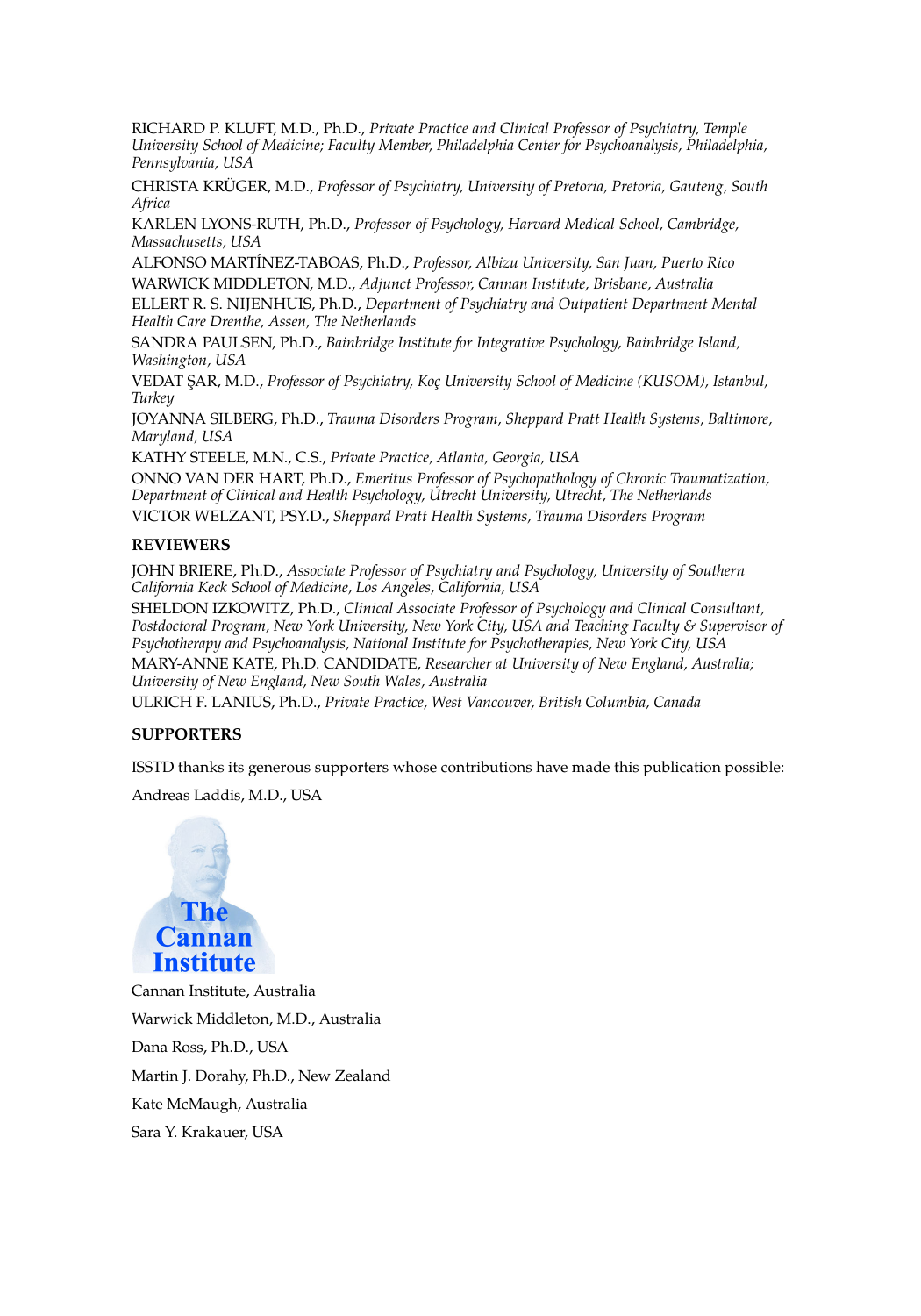*Frontiers in the Psychotherapy of Trauma and Dissociation*, 1(1):18–44, 2017 Copyright © Int. Society for the Study of Trauma and Dissociation ISSN: 0000-0000 print / 0000-0000 online DOI: https://doi.org/10.XXXX/ftpd.2017.0002



# **ARTICLE**

# **Trying to Keep It Real: My Experience in Developing Clinical Approaches to the Treatment of DID**

# RICHARD P. KLUFT<sup>1</sup>

*In contrast to those who have attempted to accommodate DID and its treatment within extant paradigms, extend extant paradigms to encompass DID, infer treatment approaches from theoretical models and research in areas thought capable of offering relevant perspectives, and promote particular treatment techniques as complete psychotherapies, I have endeavored to develop methods of treatment derived from the study of DID itself and the monitoring of ongoing DID psychotherapies. The result, a flexible and pragmatic therapeutic stance, has demonstrated considerable effectiveness. Here I trace and explain the evolution of selected aspects of my thinking and describe some of the strategies and tactics that have emerged from that effort. I illustrate my ongoing learning process by discussing how my study of two new potential strategies convinced me to adopt one as an elective modification of my practice and to reject the second.*

*KEYWORDS dissociative identity disorder; psychotherapy; dissociation; hypnosis; trauma*

# THINKING ABOUT THINKING ABOUT HOW WE THINK ABOUT TREATING DID

My early experiences in treating Dissociative Identity Disorder (DID) left me inclined to begin with the individual patient and see what theories, if

<sup>&</sup>lt;sup>1</sup>Richard P. Kluft, M.D., Ph.D., 111 Presidential Boulevard, Suite 238, Bala Cynwyd, PA 19004. Email: rpkluft@aol.com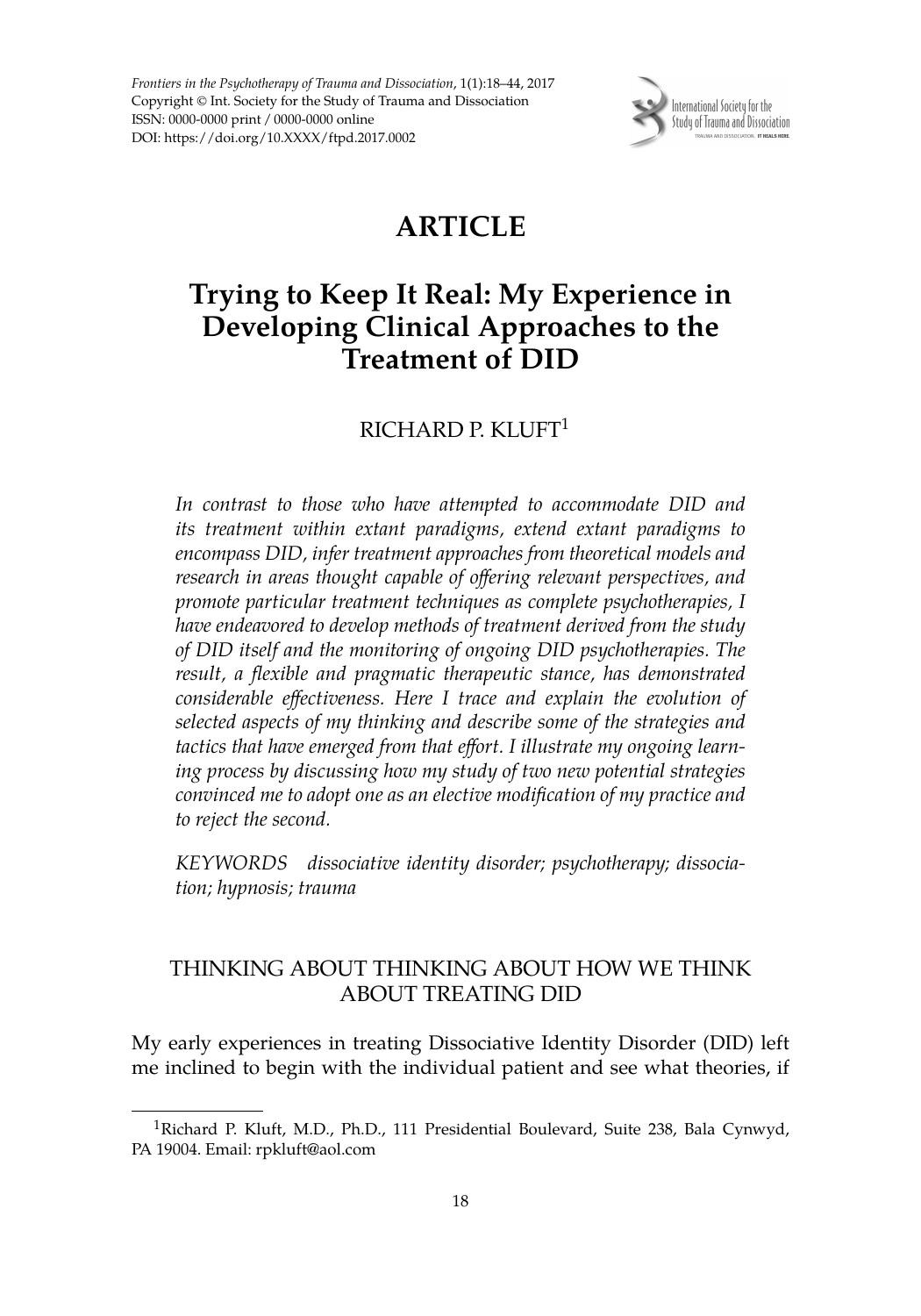any, proved consistent with my findings in my encounter with that individual patient; and which methods, if any, seemed match my individual patient's unique range of needs, preferences, and tolerances. My approach starts with clinical material and gradually discovers whether a use for a particular theory or application makes itself evident along the way. I find that approaching any patient with an intention to use any particular paradigm of understanding or treatment may place a barrier between me and those to whom I am trying to relate.

This stance is far from unique. In his obituary for Charcot, Sigmund Freud (1913/1952) recounted an anecdote about his former mentor. Some students had returned to Paris after studying with a prominent German authority. Charcot was demonstrating a phenomenon on rounds when one of the returning students observed that, according to the theories of the German authority, the phenomenon being demonstrated could not exist. Freud appreciated Charcot's nonpunitive, nonauthoritarian response... Charcot remarked that a theory is a wonderful thing, but it does not prevent other things from existing.

Bill O'Hanlon offers a contemporary restatement of this sentiment (personal communication, December, 2016). Luigi Boscolo, a founder of the Milan System of family therapy (see Boscolo & Cecchin, 1988), would warn his students, O'Hanlon among them: "Don't marry your hypotheses!" O'Hanlon (2009) authored his own variation: "Don't marry your hypotheses. In fact, I would beware of even dating them."

My own approach to dealing with dissociative phenomena in therapy for the treatment of DID makes little use of models of dissociation that fail to address many or all of the core features of DID, are extrapolated from abstract theories, or have been inferred from research that has not studied clinical populations of DID patients (Kluft, 2013b, 2016). Some of the ideas I developed in the early 1970s have stayed with me, but here I will express in terms and understandings that in most instances are more contemporary, clear, and helpful than the cruder and relatively uninformed formulations characteristic of my private thinking 40 years ago:

1. Most mental functions, structures, and processes that appear to be unities consist of many elements which, when functioning well, are coordinated or "flying in tight formation." They are aggregates functioning as, and giving the appearance of, a single cohesive entity.

2. When these elements fail to function well, maintain coordination, and are (whether subtly or obviously) failing to "fly in tight formation" they may be described as disaggregated. They no longer function as, or give the appearance of, being a single cohesive entity. I thought of this as "mental disaggregation," the way Janet described dissociation in some early writings.

3. Among the causes of mental disaggregation is trauma.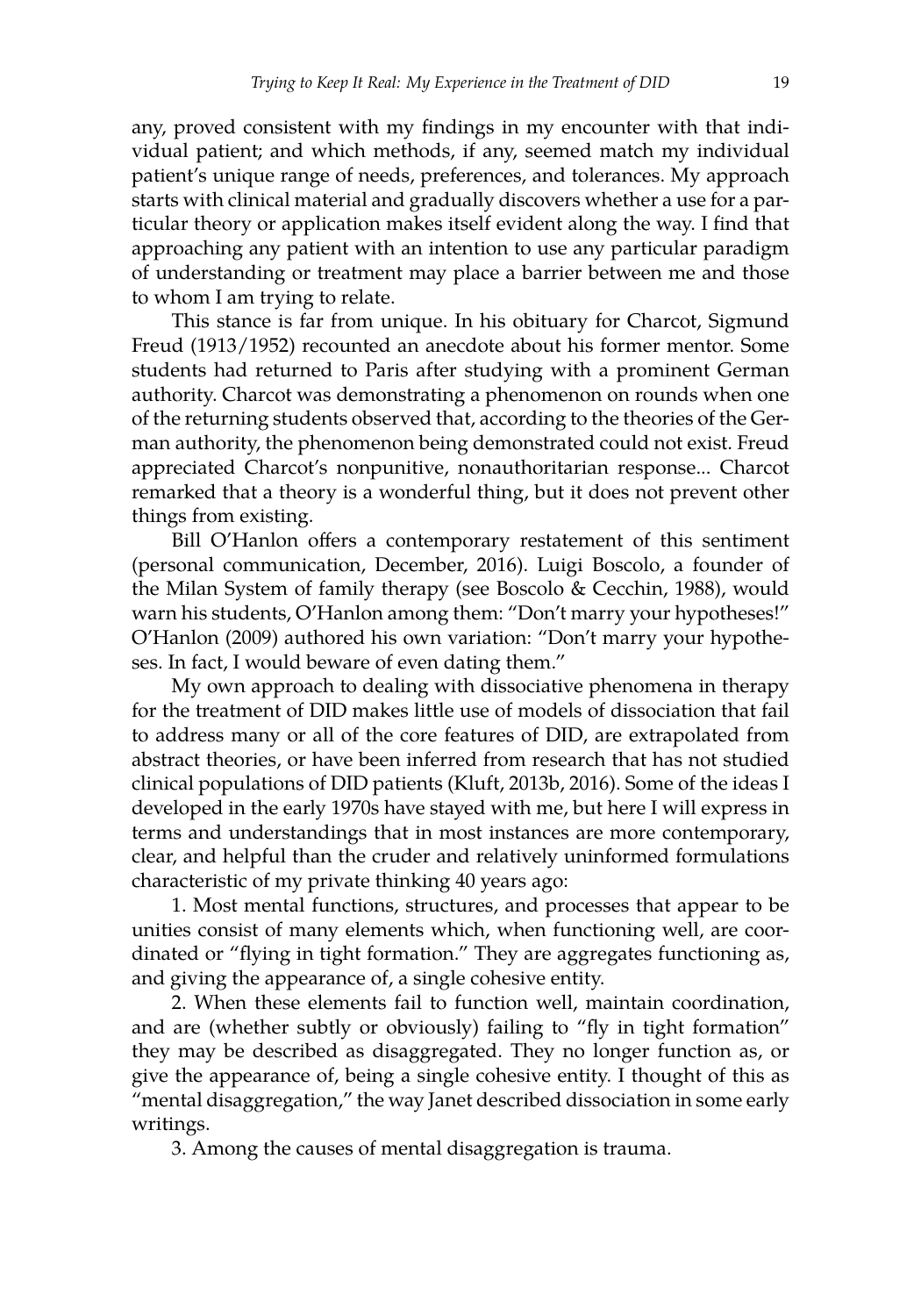#### 20 *R. P. Kluft*

4. If we wish to treat human behavior with psychotherapy, it is helpful to consider that the clinical phenomena we encounter make sense, even if it is not apparent immediately, or for a sustained period of time, what kind of sense they make. These are the two basic premises of clinical psychoanalysis: that behavior makes sense, and the sense it makes may not be apparent or available to the conscious mind (H. Cohen, personal communication, 1972).

5. From Assumption 4., it follows that a successful therapy should proceed on the basis of discovering what sense the patient's phenomena are trying to communicate, even in face of the patient's mind's efforts to maintain its defensive dissociation and obscure the full meaning of its phenomena's communications.

6. From these assumptions, it follows that models and metaphors that do not embrace a search for meaning are potentially distracting and irrelevant for the purpose of the therapeutic encounter.

7. From these assumptions follows the caveat that the therapist must take care to avoid the imposition upon the patient of any frame of meaning remote from the patient's clinical material and the therapeutic encounter.

Further, the understanding of dissociation I use in my clinical work acknowledges what was obvious from my first encounters with DID patients, that they are a group characterized by high hypnotizability. This was confirmed by the research of Frischholz, Lipman, Braun, Sachs (1992). Highly hypnotizable individuals have a powerful capacity for what has been called normative dissociation (Butler, 2006), characterized by the focusing of attention toward some material in which the person becomes absorbed, and away from other material, which can become dissociated (Spiegel & Spiegel, 2004). I work from the assumption that normative dissociation becomes enlisted in the service of maintaining the superficially disruptive but profoundly defensive aspects of pathological dissociation.

It follows naturally from the above that when I read D. Spiegel's (1986) terse definition of dissociation, I found it was consistent with, or at least not contradictory of, my own ideas. It expressed a concept of dissociation that blended well with my sense that my patients' symptoms and communications made sense. It shared a vision of the traumatized mind working to protect itself rather than becoming reduced to a pile of shattered and fragmented mental shards.

Let me illustrate why I find this approach so helpful:

Mrs. Nancy Farmer (pseudonym) is a married but childless-by-choice woman in her mid-50s recently transferred to my care after the death of her previous therapist. She was the veteran of nearly 40 years of treatment. Her DID diagnosis was established ten years into this odyssey. After several false starts, she began to work with the skilled and DID-savvy therapist whose death occasioned her transfer to my practice.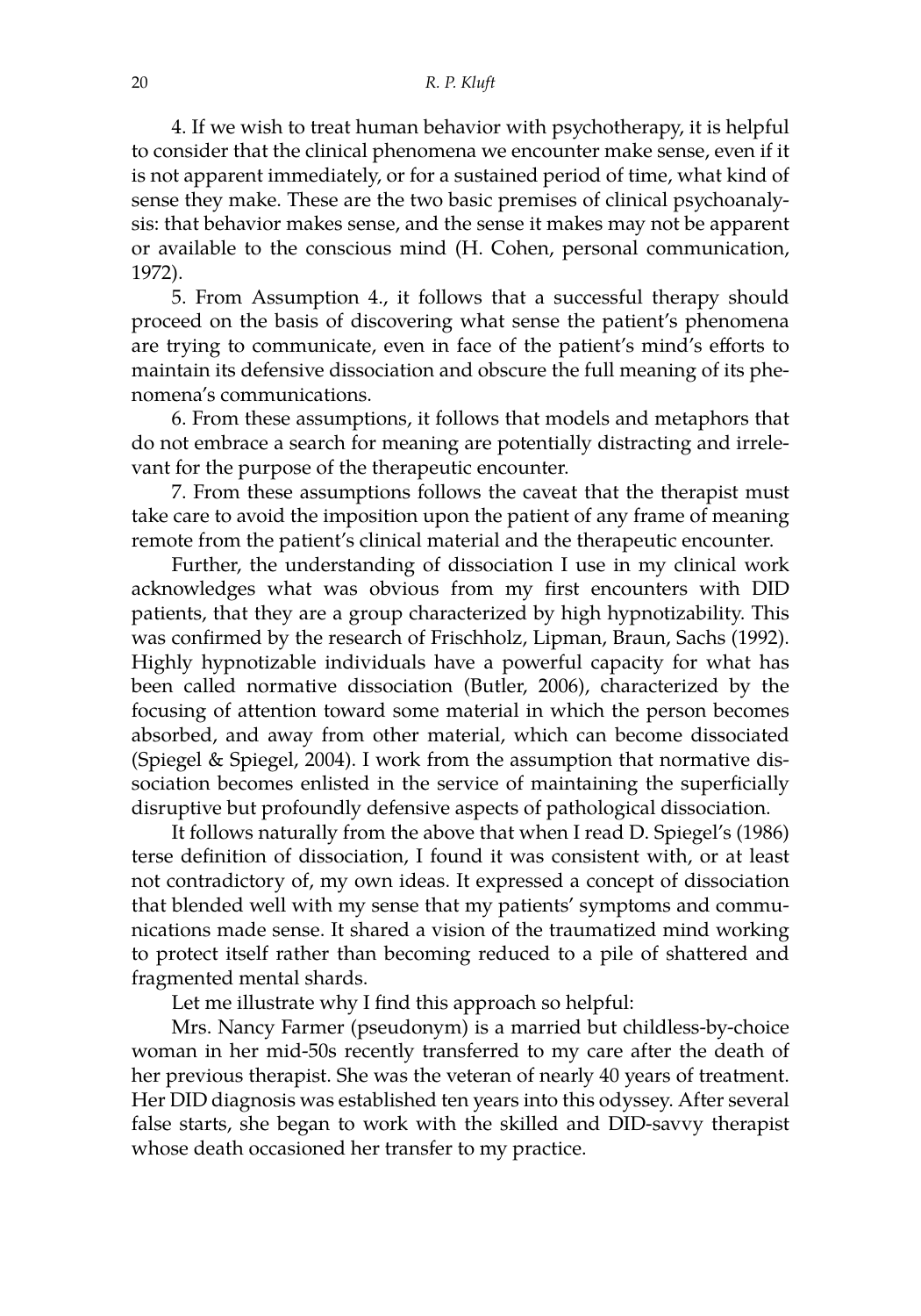To outward appearances Mrs. Farmer was a well-dressed mature professional woman. However, after several months a chance remark revealed that she and her husband ordered either takeout or precooked dinners virtually every night. Mrs. Farmer had never abdicated her nonprofessional adult responsibilities... She never had assumed them. Mrs. Farmer revealed that she maintained the pretense of being an adult by her adolescent alters' efforts to play at being an adult, and "act out" [her term]. That covered her work and her marital sex life respectively. Her oldest alters were 17 years of age. There was no history of traumatic events that would explain either the proliferation of 17-year-old alters or a fixation at that age. My predecessor had assumed a major but still dissociated traumatic event had occurred around that age.

To my mind, my predecessor's hypothesis was an inadequate explanation for either the pervasiveness of the 17-year-old issue or the absence of alters able to leapfrog that moment in time. What would be the "rule" of the "relatively rule-bound manner" described by Spiegel? What did this "symptom" express? Clearly, there was a need to dissociate the entire notion of growing beyond 17. What was the communication? The rule? The wish? The dynamic?

Further exploration revealed consciously available memories of her sadistic parents telling Mrs. Farmer she would die by the time she was 30. But 30 was not 18. What then? I asked Mrs. Farmer if she had voted in the last election. She had not. She had never voted. It was not difficult to put together that when Mrs. Farmer was being exposed to her parents' hateful threats, the 26*th* Amendment was being debated and voted into existence. The age at which Americans attained full rights of citizenship was being lowered from 21 to 18. When Mrs. Farmer was being threatened that she would die when she was an adult of 30, the onset of adulthood was dropping to meet her even sooner. Being 17 was not traumatic per se. It was a sanctuary and compromise. To be 17 forever was her desperate attempt to preserve her life and to be able to function as an almost adult.

To become 18 meant becoming an adult, well en route toward age 30 and death. Ergo, her dissociative pattern was not a devastating fragmentation. It was an orderly fortification of her sense of self/selves and her psychological life that made perfect and cohesive sense. Within moments of absorbing this insight she muttered, "So I'm not stuck forever!" She began to challenge her own iron-clad dissociation of all things adult, and was grateful for the insights provided.

The key issue in understanding the nature and function of an alter system and/or the phenomena within it in cases of clinical DID is coming to understand its internal rules, the alternate realities those rules support, and the objectives pursued in consequence (Kluft, 1988a). The alters are the delivery and maintenance system of multiple reality disorder. They exist to rationalize and support the reframing and revision of intolerable realities and to embody and sustain methods of coping with them (Kluft, 1991).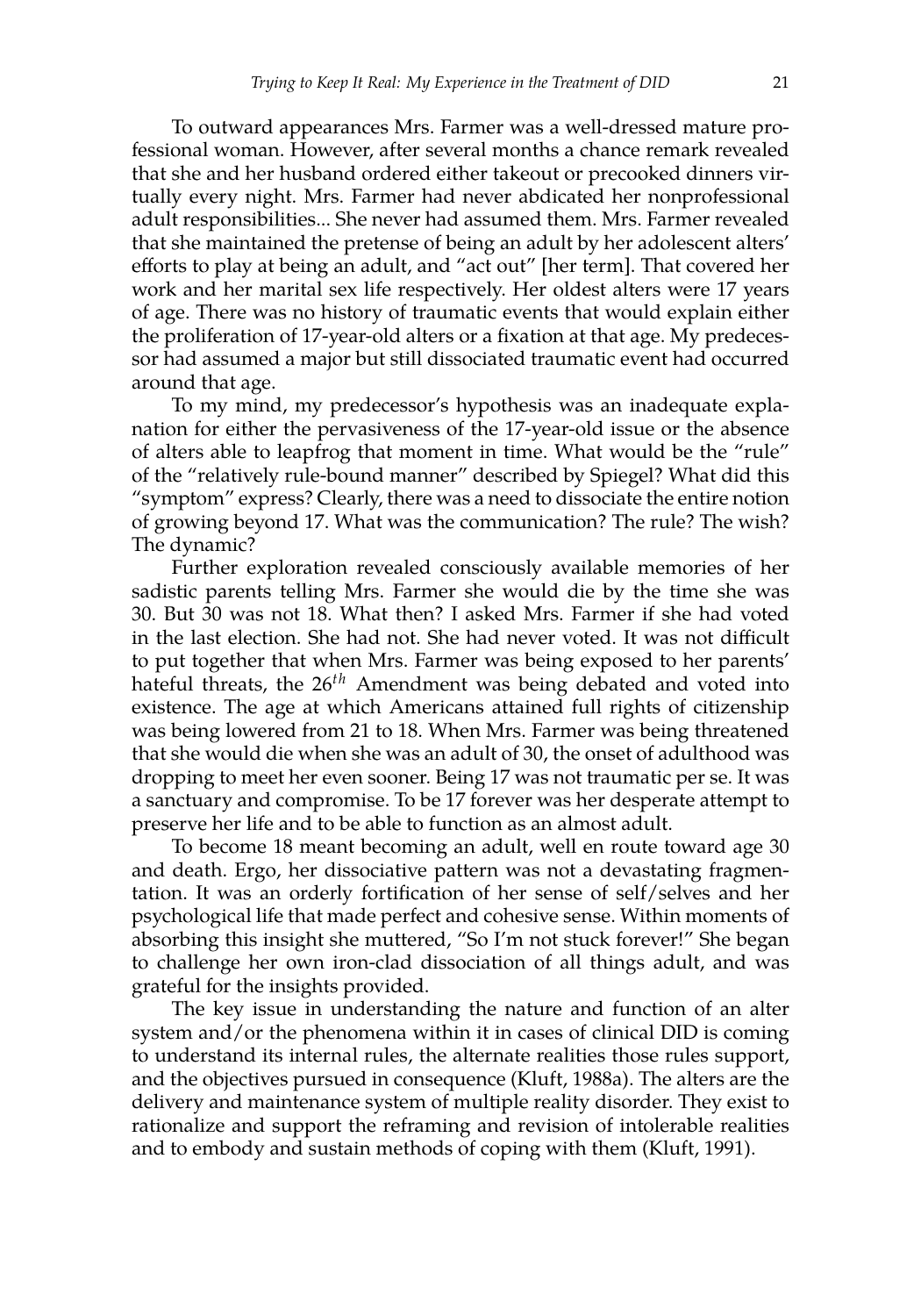#### 22 *R. P. Kluft*

# THE ORIGINS OF MY CLINICAL APPROACH: FOUNDATIONAL CONCERNS AND ADDRESSING TWO SUBDIVIDABLE TASKS

When I began to treat dissociative disorder patients, two of the first challenges I faced were 1) grappling with the phenomena clustered under that mysterious term, dissociation, and 2) figuring out how to work with a condition that shared many phenomena with those of hypnosis, and had often been treated with modalities facilitated by hypnosis.

#### 1. Grappling With Dissociation

Clinical experience and the historical record of DID cases that were observed more than treated because the personalities in classic cases were so infrequently and unreliably present (Ellenberger, 1970) convinced me that I needed to develop an active and exploratory stance as devoid as possible of presuppositions about what I might or might not, should or should not, expect to encounter. As noted above, I was wary of risking letting expectation determine outcome.

My developing approach was derived from my psychoanalytic training (which was heavily influenced by Margaret Mahler's [Mahler, Pine, & Bergman, 1975] and Henri Parens' [1979] observational research on child development), my reading (which included the work of Kernberg and Kohut), hypnosis, and what I had learned in my family of origin. I reasoned that if it was beneficial to address and explore the entire mind, and the distribution of mental contents, attention, and patterns of behavior were distributed over a number of aspects of mind, I either had to find a way of relating to my patients both as single entities and as collections of entities, or resign myself to doing therapies in which access to alters was unpredictable, unreliable, and inefficient, and in which I was unable to define the range and scope of the therapeutic work to be done.

Some of my first DID patients told me about alters that never came out, that were "dead," that had disappeared, that would not talk, that could not talk, or that had not been heard from or responded to efforts by other alters to contact them for many, many years. If the observing ego was distributed in some manner, I had to find ways both to engage it overall and to focus selective attention in a manner that facilitated therapy.

If every alter had proven receptive to my initial approaches, conversational and hypnotic, achieving such objectives would have been easy. However, as stated earlier, I found that the alters were more accurately understood as selves (centers of initiative and experience [Kluft, 1988a; Kohut, 1971, 1977; Kohut & Wolf, 1978]) than as personalities or identities. Hence my long and unsuccessful advocacy on behalf of using the term, "disaggregate self state" (e.g., Kluft, 1988a).

Addressing the alters under the rubric of self solved some real problems, but presented novel challenges as well.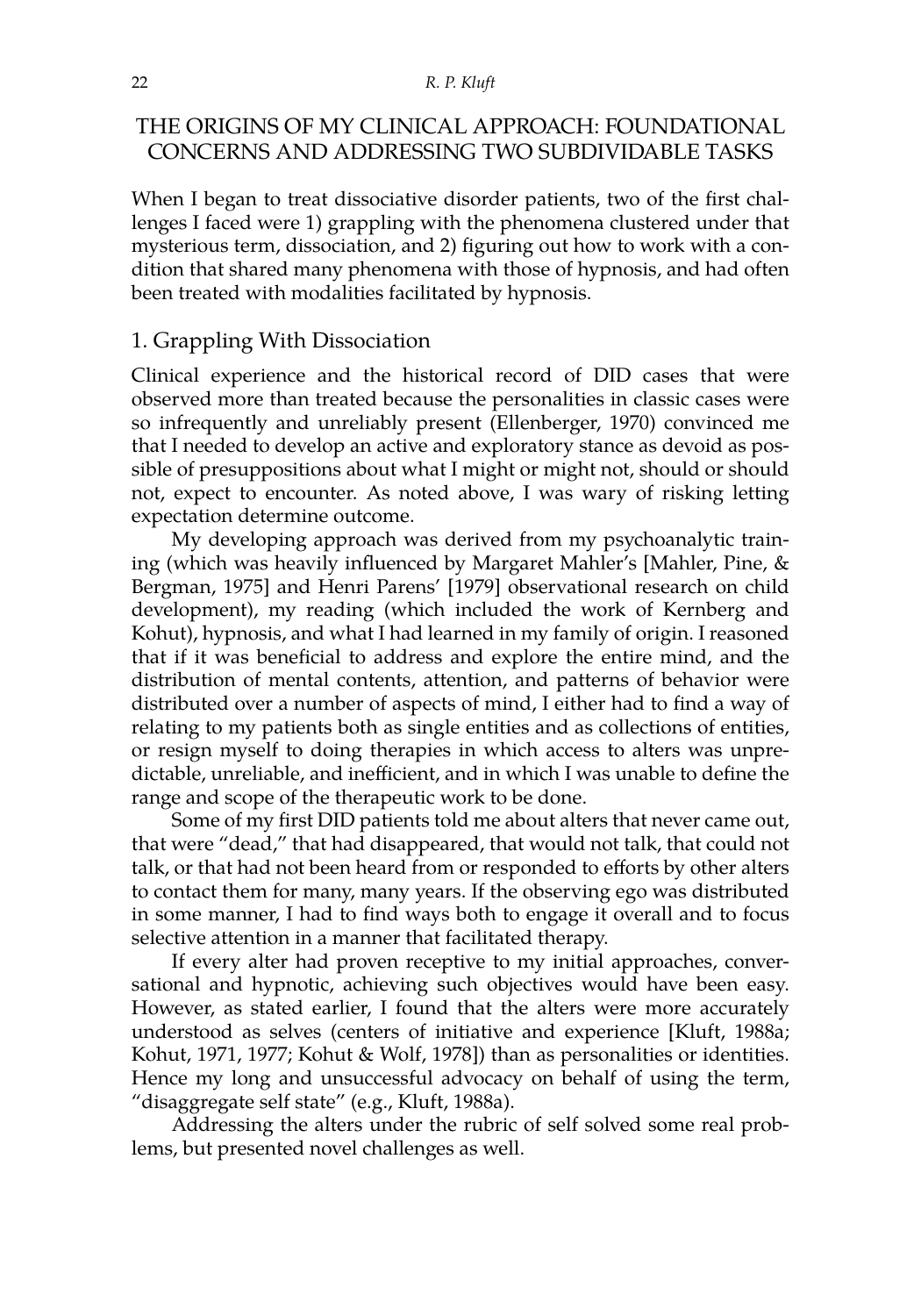The problems it solved were those related to endless ruminations about how to consider the alters, and whether or not to interact with them. Theoretical meanderings were irrelevant. If I was dealing with an entity that had a firm sense of its own self, I had to deal with it rather than attempt to bypass it with some variety of magical thinking, inflicting a wound to that sense of self in the process. Imposing an injury to an entity with its own sense of self, a narcissistic wound, a shaming dismissive treatment instead of a welcome, seemed the quintessence of bad manners (P. Kluft, infinite reiterations of personal communications from my birth through 1993; R. Kluft, 2006) and empathic failure (e.g., Kohut & Wolf, 1978; Kluft, 2007). Reinforcing, reifying, and creating alters, the usual meditations of skeptical scientistic critics and serious sociocognitive scholars alike, might be of theoretical interest, but in the clinical encounter entities with a firm sense of themselves react poorly both to neglect and to being treated dismissively. Just plain good manners solved myriad clinical problems and salvaged countless crisis situations (e.g., Kluft, 2006).

However, novel challenges arose. How could I talk to a plurality of selves in a manner simultaneously respectful of all their subjectivities and mindful of their constituting a single person, especially when they may or may not acknowledge or care to relate to me and/or to one another?

One readily available approach was to request the attention of a part or of all parts of the mind, with or without facilitating hypnotic suggestions. I usually encountered initial success only to find myself regarded by my patient as a bull in the china shop of his or her mind. Without a context in which such an intervention could be prepared for, offered, and received more positively, I risked my patients' experiencing my efforts as unwelcome intrusions, and (in some cases) dangerous ones at that.

I appreciated that in order to make clinical use of any access techniques I might develop for clinical use, I had to make my presence more agreeable and forge a therapeutic alliance across alters that made sense to both my patients and to me as a clinician.

Educators talk about cognitive, affective (or attitudinal), and instrumental domains of learning. I appreciated that it was the affective or attitudinal domain that required my attention.

Unlike many if not most of my contemporaries at that time, I found no reason to postulate a core or original personality or to press my patients to work toward a consistent uniform self-presentation in session. As far as I could understand, all of the personalities were involved at some level as principals in the therapy and had to become actual participants in the work. From this perspective, it was imperative to respect them as such if their participation and collaboration was, as I thought, crucial to the therapy. Absent that respect and acknowledgment, things could easily miscarry (Kluft, 2006). One of my patients had been analyzed by a well-regarded and well-intended training analyst who had helped her in many ways. However,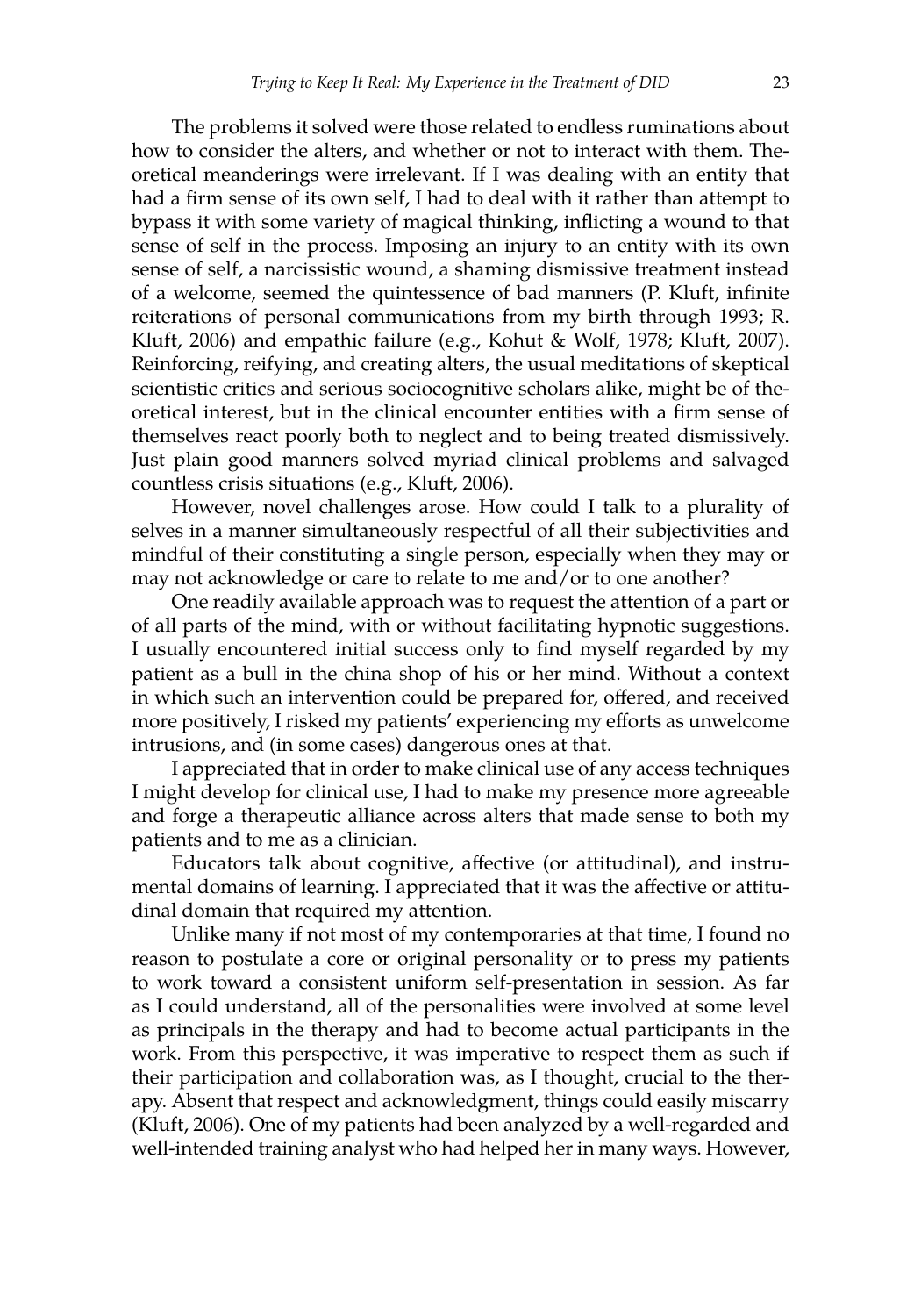whenever she used another name or said "we," he had insisted that she use her own given name or the first person singular. Other colleagues assumed that the presenting personality or the one with the legal name was "the real patient," tried to keep it present, relegating the other alters to the level of unwelcome and dispensable nuisances. Some felt good personalities should be kept, and bad ones extruded or otherwise removed from the patient's mind. In many instances, therapists considered some alters important and others less so, thereby creating an apartheidlike situation in the therapy. Circumlocutions that avoided dealing with alters individually that felt right to therapists often were poorly received by patients.

Once one learns that alters can become fatigued and step or be pulled back from the surface, and that another or others can take their places, and this is the norm, often going unrecognized (see Kluft, 1985; Loewenstein, Hamilton, Alagna, Reid, & DeVries, 1987), one is arguing against solid clinical evidence if one tries to do therapy by addressing attention to some rather than all of the alter system. Considerable patience and energetic effort may be required to get a sense of the alter system and how it works, but the importance of such information to the treatment is incalculable.

Absent such knowledge, interesting and sometimes challenging surprises may occur. My favorite illustration of surprise in the absence of this kind of awareness occurred during the classical psychoanalysis of my first control case, whom I did not even know suffered DID. "Different" behavior had been regarded as regression in the transference. After several years on the couch, she abruptly turned toward me, stood up, and announced, "You can analyze her... But I'm leaving." There had been no prior evidence to suggest either trauma or DID. I replied, "You misunderstand. You are in analysis too. Please return to the couch and say whatever goes through your mind, holding back nothing." To my utter amazement, she did. One cannot count on such good fortune twice in a lifetime.

Similar moments may occur without prior notice in established DID cases. Assuming that everything of importance is there to be seen is not safe until years of stable integration have passed, and sometimes not even then (Kluft, 1986, 1993).

For example, many clinicians make the mistake of thinking that a given name denotes a particular alter. Back in the early 1970s, I confronted an alter about her not acknowledging a prior conversation. She replied, "Oh, that was a different Katie." When I asked how many Katies there were, she replied, "Oh, there are five of us." By the end of therapy, I had met and integrated seven Katies.

Returning to the main thrust of this argument, my own reasoning was first expressed in the literature by Philip Coons (1980, 1984): the personality of a patient with multiple personalities is to have multiple personalities. Brenner (2001, 2004) has expressed a similar view from a psychoanalytic stance. From this perspective as well, because it seemed that if all of the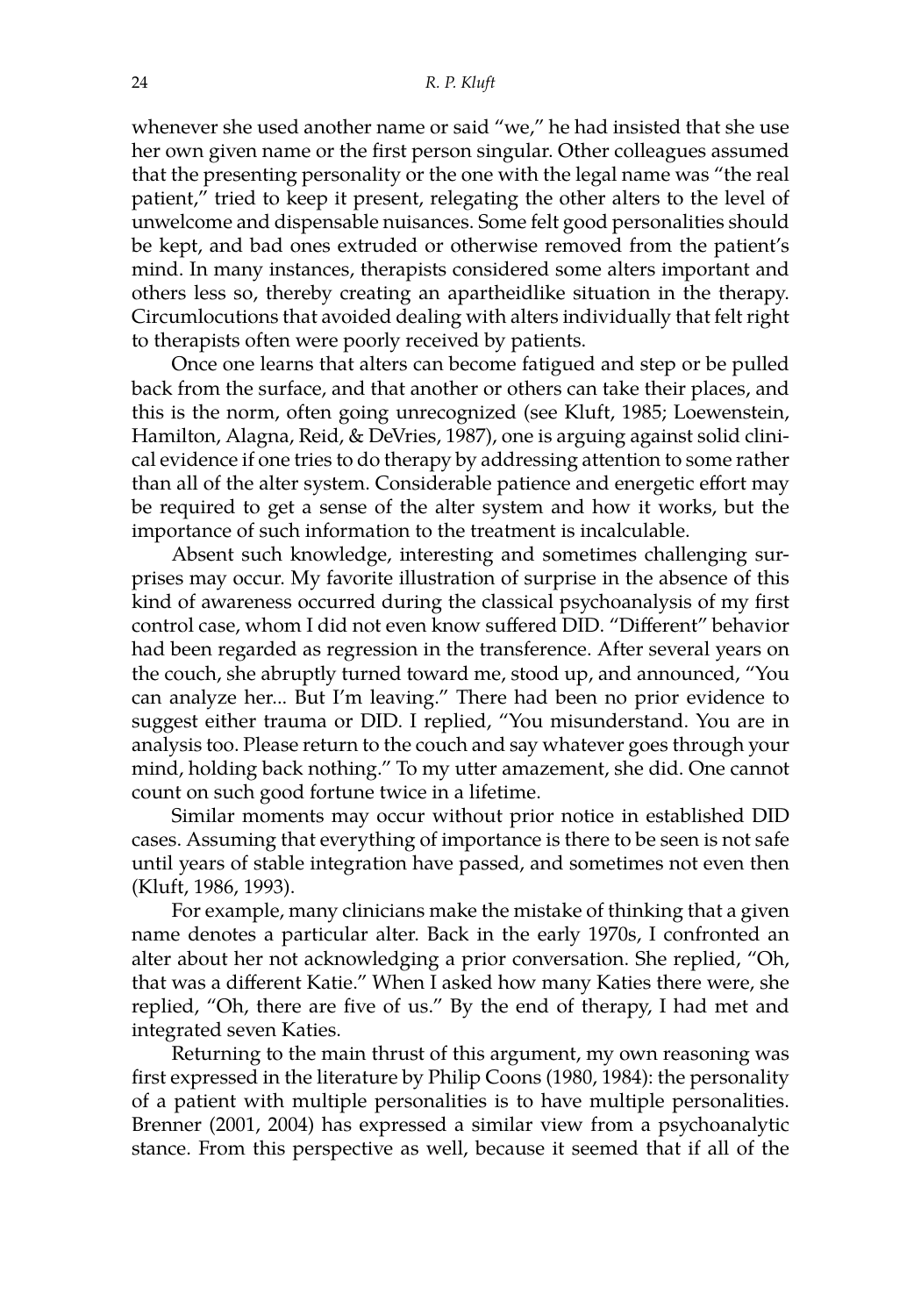alters, regardless of their subjective sense of separateness, together constituted the superordinate entity that was the patient, treating any entity with anything less than complete respect would, at some level, be disrespectful toward the patient as a whole and countertherapeutic.

Beyond confronting alters afraid of speaking, alters unwilling to speak, mute alters, and alters blocking access to and/or speech by other alters, what was I to do when parts might not be listening, comprehending, understanding where they were and with whom, failing to identify the situation as therapeutic, obeying injunctions not to speak to strangers, or just not grasping or caring that I was talking to them? And the list goes on from there... what of those who had spoken different languages as children, spoke different languages in different alters, or were one of two identical twins and had spent most of their childhood conversation in a completely unique language and communicative mode?

When I try to explain that many of my ideas were derived from certain life experiences, I usually get the sense that I am not being taken very seriously. That notwithstanding, a lot of what I do is derived from what my parents, primarily my mother, drilled into my mind as "good manners."

#### *Invitational Inclusionism*

Given a mind with several selves responding to their own experiences and motivations, and given the premise that together they form a system of mind, it seemed that the effort to engage as much observing ego and as many aspects of self as possible in the treatment should involve and would require an ongoing effort at outreach. This does not imply that all parts should be engaged all the time, but it does mean optimal communication is essential. For example, if a therapist wishes to work with one alter and protect the others from the pain of that process, it is essential to be able to communicate that plan and to do the necessary interventions with the others to make such an intervention possible.

If we appreciate that inattention to one's self constitutes a narcissistic insult, it follows that a therapy that is not in an ongoing outreach mode toward the entire alter system is inflicting an incessant series of narcissistic insults upon all parts of the mind not actively engaged in the therapy, who may feel they are without or bereft of a relationship with the therapist. That is, a failure to offer engagement to all parts of the mind is likely to be experienced as an implicit and often explicit devaluing of the unengaged parts. Further, because the affect of shame involves the experience of being considered unworthy and shorn from the herd (Nathanson, 1992), that failure of outreach is a continuous invalidation (T. Lewis, personal communication, 2015), a passive decree of exile from what is good and acceptable. All too often in consultation I am presented with situations in which after years of a good relationship between the therapist and the most frequently presenting parts, therapy is still compromised if not stalemated because many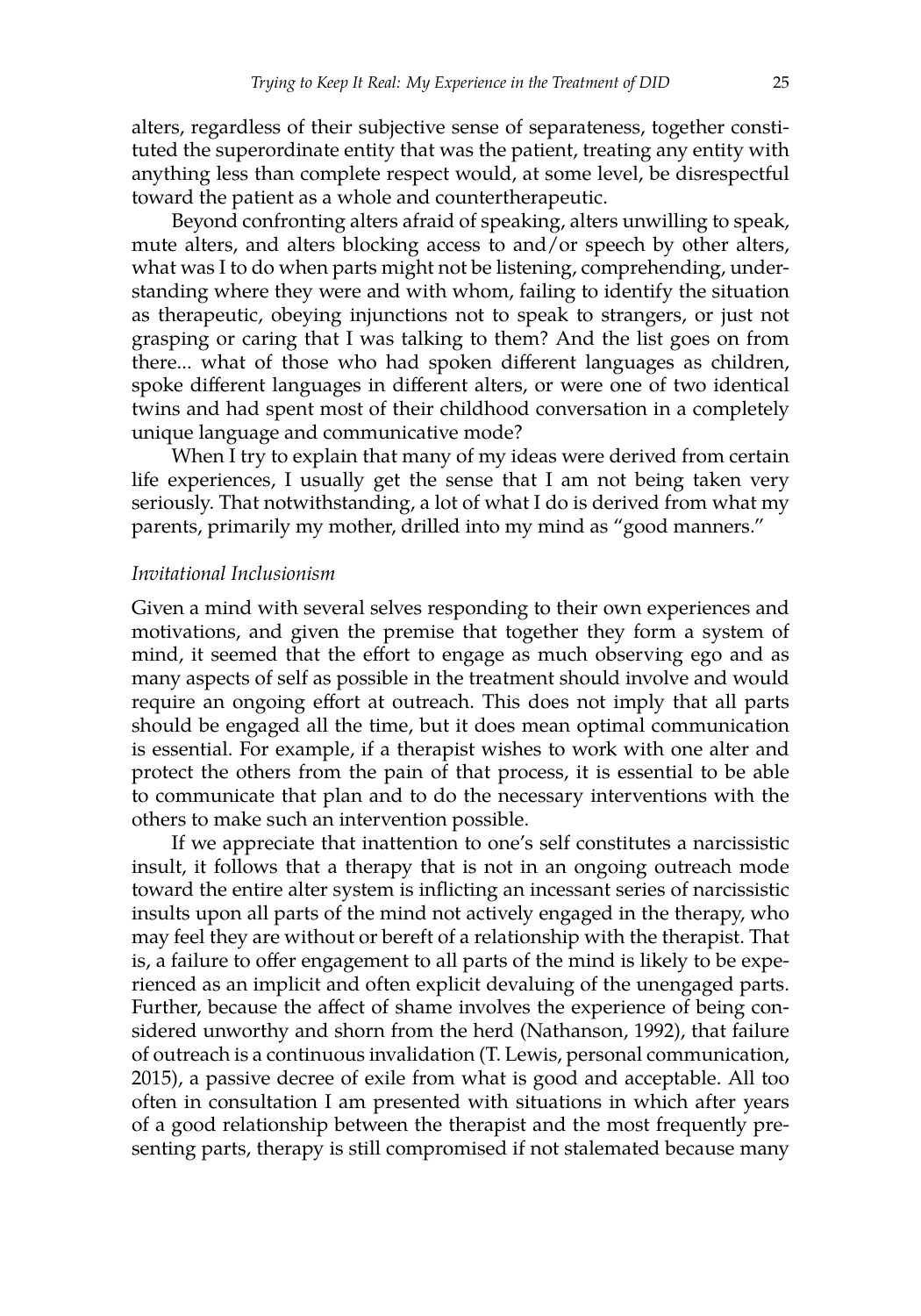parts of the mind perceive the therapist as not caring about them, as having no interest in them, and as relegating them to a very low status (see Kluft, 1988, c & d).

I describe my ongoing outreach efforts as "invitational inclusionism." It can begin as gently as adopting "you all" into my remarks. I do not use the "y'all" pronunciation, which is too prone to be heard as a regionalism when spoken by a true American Southerner, or as an affectation if used by others. I make side comments such as, "this may be of interest to you all/more of you than those I'm talking to directly." Less subtly, one can say, "I invite all of you to listen in to this. It affects all of you." Of course, I can always simply address remarks to parts not currently in executive control; i.e., "talking over" (Kluft, 1982). For example, I could say, "Lucy, this may concern you, too," or "Whoever bought three yellow bikinis and five kids' pop-up books at the mall last week, we need to talk. I'd really like you to accept this invitation to discuss the situation. Nobody really likes it when we have to start rummaging around in your head rather than just talking back and forth."

My mother's family members included many accomplished linguists and scholars. Many immigrant enclaves in which English was a second language and might not be spoken at home dominated particular neighborhoods in my home town. My father was a prominent physician. Refugees, Holocaust survivors, and foreign medical graduates, members of our medical community whose first language was not English, were frequent visitors.

On occasion I would find myself in a living room full of people, several of whom could not talk directly to one another. My mother, who later became a teacher of English as a second language, deftly arranged for one person to translate a second person's contributions to the conversation to the others present if she could not do so. She made sure no one was left out of the conversation.

My mother's ability to transcend communicative barriers that at first seemed insurmountable was a powerful model. It was a short step from what I observed my mother do at home to studying which personalities could/would overhear one another, sense one another's feelings, understand those that spoke different languages, enter empathic attunement with mute or nonverbal alters, etc., and convey otherwise inaccessible messages.

The essence of therapeutic communication with DID alters involved respectful, empathic, indefatigable attention and outreach even when no response was given or all efforts to communicate were repudiated. The more entrenched the refusal to engage, the more crucial it was to maintain the elements of invitational inclusionism. Good manners and determined courtesy worked more effectively in terms of keeping DID treatment sessions safe and contained than any more elegant theory or clever technique.

Invitational inclusionism brought with it the benefits of avoiding the infliction of unnecessary narcissistic insults. Appreciating the importance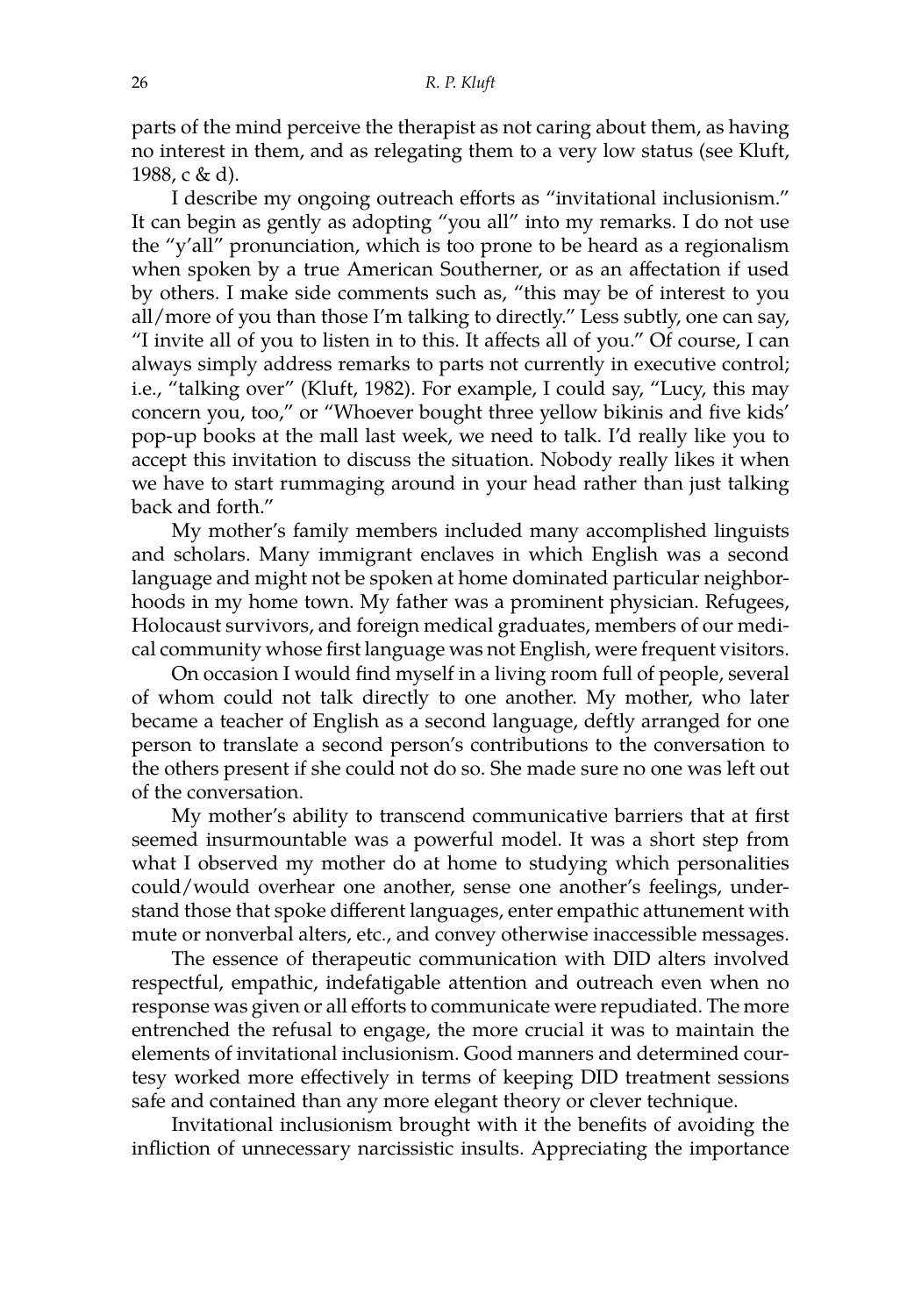of self psychology in the early phases of treatment blends nicely with the insights into shame dynamics as described by Nathanson (1992) that became part of my therapeutic approach in the early 1990s, and my more recent interest in diplomacy. I am still working to bring Donna Hicks' (2012) emphasis on dignity and her principles of respectful communication into my therapeutic efforts. We have much to learn from the masterful diplomats whose forte is addressing disputes dealing with hostile and embattled parties who would rather destroy one another than compromise, but have realized, albeit reluctantly, the importance of transcending hatred and violence (Brenner, 2006; Ramzy, Alderdice, & Brenner, 2007).

#### *The Corollaries of Invitational Inclusionism*

Many of the hypnotic techniques I developed followed naturally from invitational inclusionism. They were designed to keep the conversation flowing in the treatment, and make sure that just as I saw my mother make sure everyone who wanted to say something got heard, I was able to help parts become welcomed into the conversation, and frustrate efforts to exclude and sequester less well-accepted alters. My hypnotic techniques are described elsewhere (Kluft, 1982, 1988b, 1989, 1994a, 2012e).

#### *Hypnosis*

In the early modern era of the diagnosis and treatment of DID, the adroit application of hypnosis and hypnotic techniques constituted an integral part of the therapeutic armamentarium. Scholars like Braun (1983) outlined the similarities and parallels between hypnotic phenomena and those of the dissociative disorders. Series of patients treated with psychodynamic psychotherapy and hypnosis were published, with noteworthy results (Coons, 1986; Kluft, 1984, 1986). However, in the era of the memory wars, unwarranted attacks against hypnosis became commonplace. The dissociative disorders field has moved forward, trying to develop modalities that do not involve hypnosis, and that disregard the biological data linking hypnotizability to DID. The controversies surrounding memory, trauma, dissociation, and hypnosis are too complex for review and discussion here. The interested reader is referred to Brown (1995) and Brown, Hammond  $\&$ Scheflin (1988) for thoughtful overviews.

Because I was conversant with the science regarding these matters, I did not change course. While many clinicians fled the field, and others abandoned hypnosis, I continued to use hypnosis as I had before, and continued to get excellent results (see Brand et al., 2009 a & b). Hypnosis is a facilitator of treatment interventions, not a therapy or treatment in itself. Conflating therapeutic hypnosis with memory retrieval was and is an unfortunate mistake. In my work, most memory retrieval occurs without the use of major hypnotic techniques, and most of the therapeutic interventions I facilitate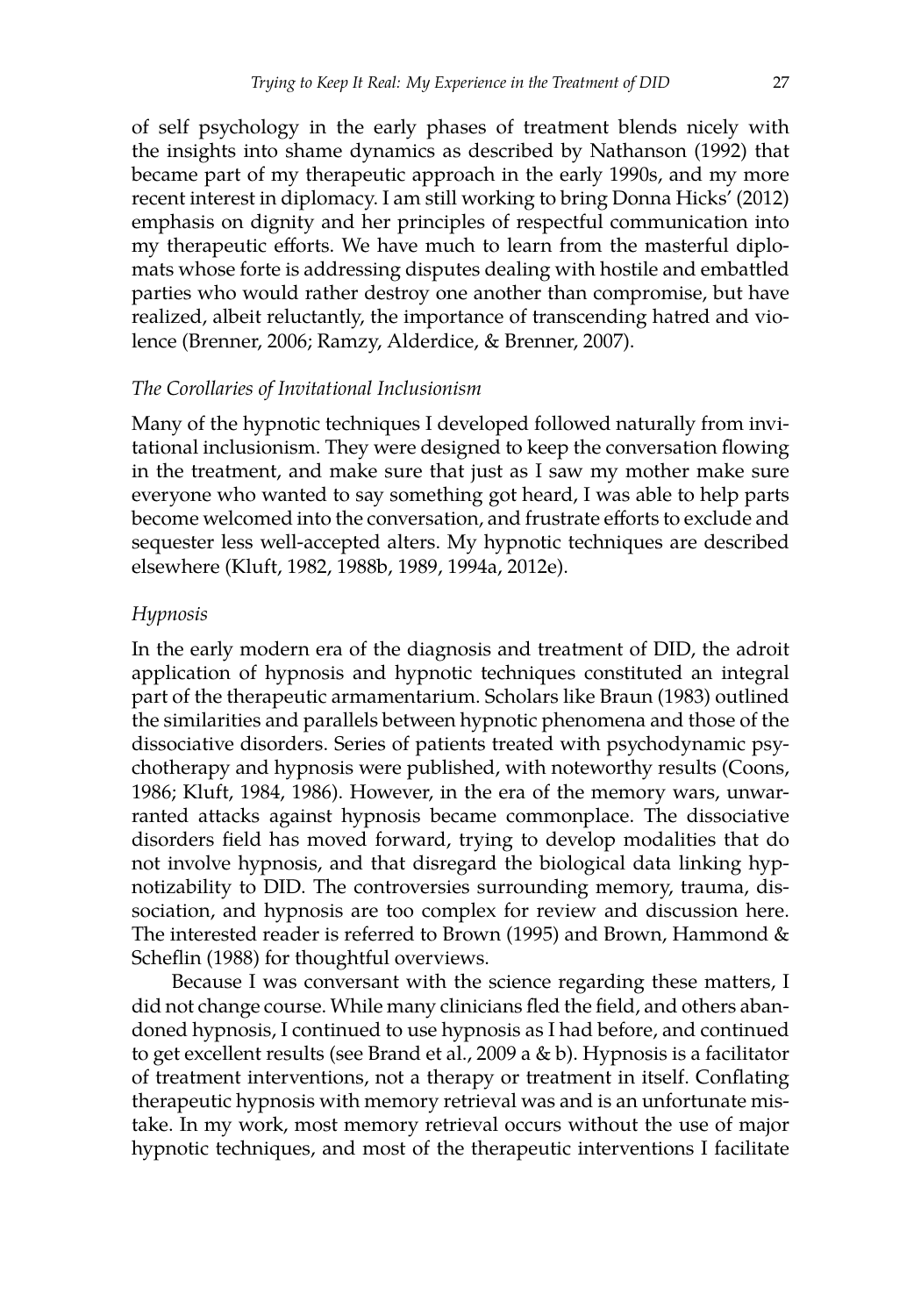with hypnosis are in the service of facilitating communication, containment, and integration.

Newer contributors to the field often display little awareness of the literature of hypnosis and, consequently, overlook or marginalize its importance. Several of them have promulgated theories that omit consideration of hypnotizability (a biological aspect of the condition) and therapeutic hypnosis. In conversation, the authors of several recent books on dissociation told me that they did not know that DID is associated with high hypnotizability (Frischholz, Lipman, Braun, & Sachs, 1992), did not know about the series of DID patients treated to integration in therapies using hypnosis. Many believed many of the inaccurate myths about hypnosis that hypnosis-savvy clinicians routinely address in preparing their patients for hypnosis. Several of these authors were also unaware that by conflating DID with Complex PTSD, they were bypassing much of what is unique in the successful treatment of DID.

These problems bring with them an unfortunate consequence. When therapists fail to learn approaches of value because they are not part of newer theories and/or models, the opportunity for a fruitful bringing together of the old and new is forfeit. DID patients are forced to pay the price for therapists' failures to optimize their knowledge and skills. For example, much of what is discussed as body-oriented therapy was anticipated in the hypnosis literature. Braun's (1988a, 1988b) permutations of his BASK (Behavior, Affect, Sensation, and Knowledge) model include a tremendous amount about the treatment of somatoform dissociation.<sup>[2](#page-13-0)</sup>

#### 2. Determining What Works

The next several sections address stances and matters I have found constructive and made part of my approach to the treatment of DID. However, because they are quite diverse, I have separated several out, in some instances rather arbitrarily, for particular commentary.

When I began my explorations, I started with psychodynamic ideas and hypnotic techniques. I determined what worked based on how often I called upon a technique or idea in my clinical work. That method risked distorting my count in favor of any unrecognized biases or tendencies toward favoring particular techniques, but it surely picked out the ones I rarely found useful. I admire D. Corydon Hammond (1990) for his insistence upon the importance of making note of what we actually do in sessions. All too often, when colleagues consult me about a case, they can tell me a lot about their ideas and concerns, but cannot recreate what has actually taken place.

<span id="page-13-0"></span><sup>&</sup>lt;sup>2</sup>A recent summary of my contributions to therapeutic hypnosis techniques for use with DID is available (Kluft, 2012e).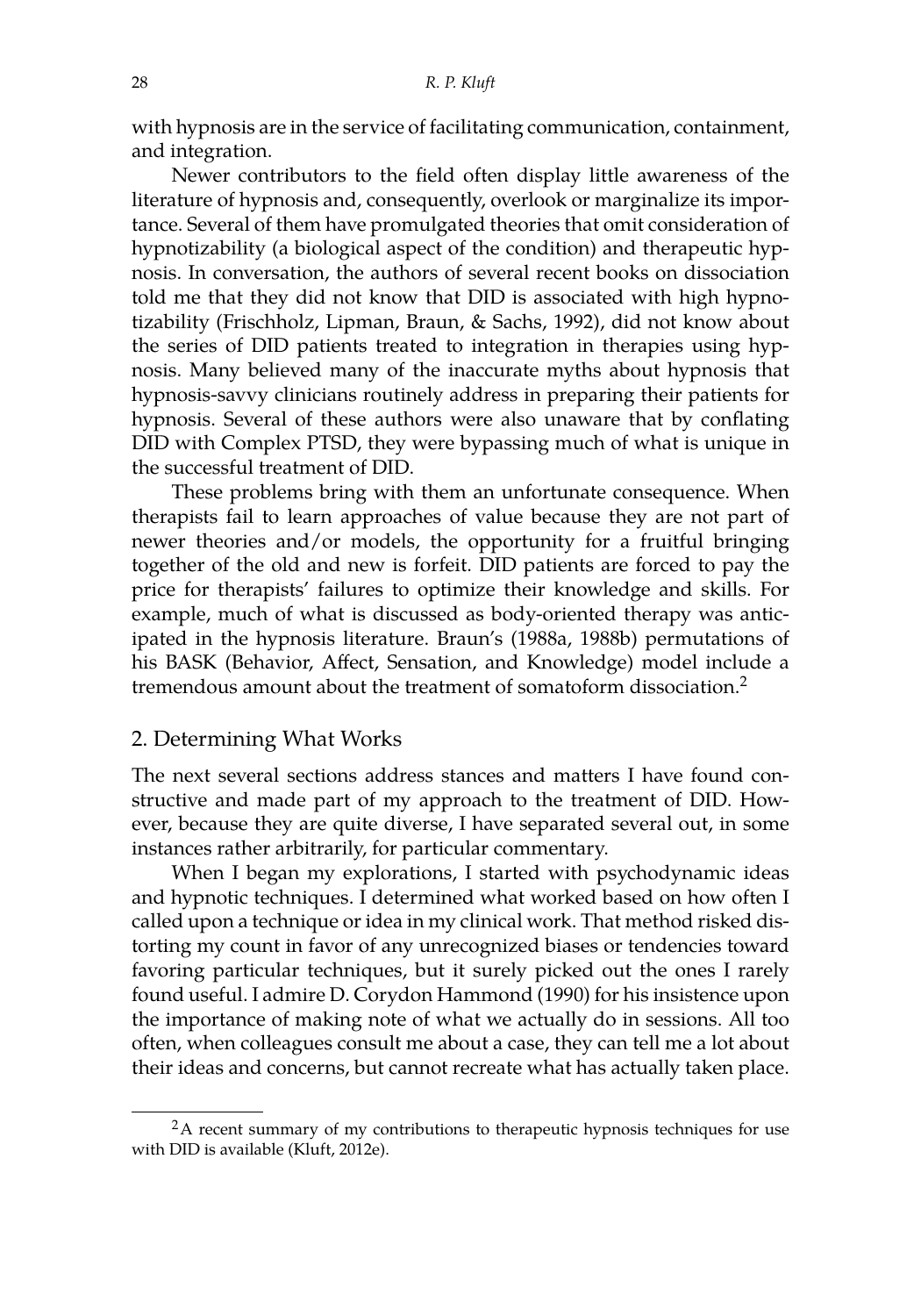My efforts were nowhere near as well grounded as scientific studies can be. I had no funding, no academic (or any other) support, and had good reason to believe I would never be published. I had resigned myself to improving my own clinical work, with little prospect of anything more. However, perhaps because I was looking at such crude and self-evident variables, I was able to reach some interesting and insights.

I tabulated the frequencies with which I used various hypnotic techniques in a series of treatments. By the time I broke into print in 1982, I had the largest series of DID patients ever reported and a larger series of successful integrations than I could find elsewhere in the literature.

This allowed me to assemble a core of approximately 20 techniques I could teach in workshops based on their demonstrated clinical utility.

#### *Approaching Abreaction and Session Closure*

Studying the hypnotic interventions I used most frequently in treating DID, I observed that not only were many devoted to enhancing access and communication, but that another large cluster involved efforts to contain, channel, and manage disruptive material. Although I tabulated them as hypnotic interventions, I noted that they often could be applied without formal hetero-hypnotic induction by making use of the patient's auto-hypnotic or spontaneous trance phenomena (Kluft, 1982).

Although spontaneous abreactions are often deemed more pristine, and less subject to distortion by suggestion, the price of privileging such events seemed unacceptable. In unpublished research, I discovered that the spontaneous abreactions of a mixed group of DID and non-DID outpatients began, on the average, five to seven minutes before the scheduled end of the session. Although it is understandable that it might take a long while for difficult material or painful affect to emerge, it is also possible that problematic dynamics might be at play. In either case, the emergence of powerful material when a session is nearing its end is neither safe nor optimal for processing traumatic material.

Therefore, I modified techniques I had learned in workshops and developed additional methods as well to begin, control, direct, and curtail the flow of material. This allowed three very important innovations: the rule of thirds, the fractionated abreaction, and bringing sessions to more safe and collected closures. They are all designed to achieve maximal safety and stability at the end of the session. Because they are geared to make things go more slowly to prevent crises, they paradoxically speed up the treatment by working to minimize the disequilibrium, apprehensiveness, and chaos that must be contended with when the therapy moves into trauma work at too rapid a pace. They speak to a second of my clinical axioms: "The slower you go, the faster you get there."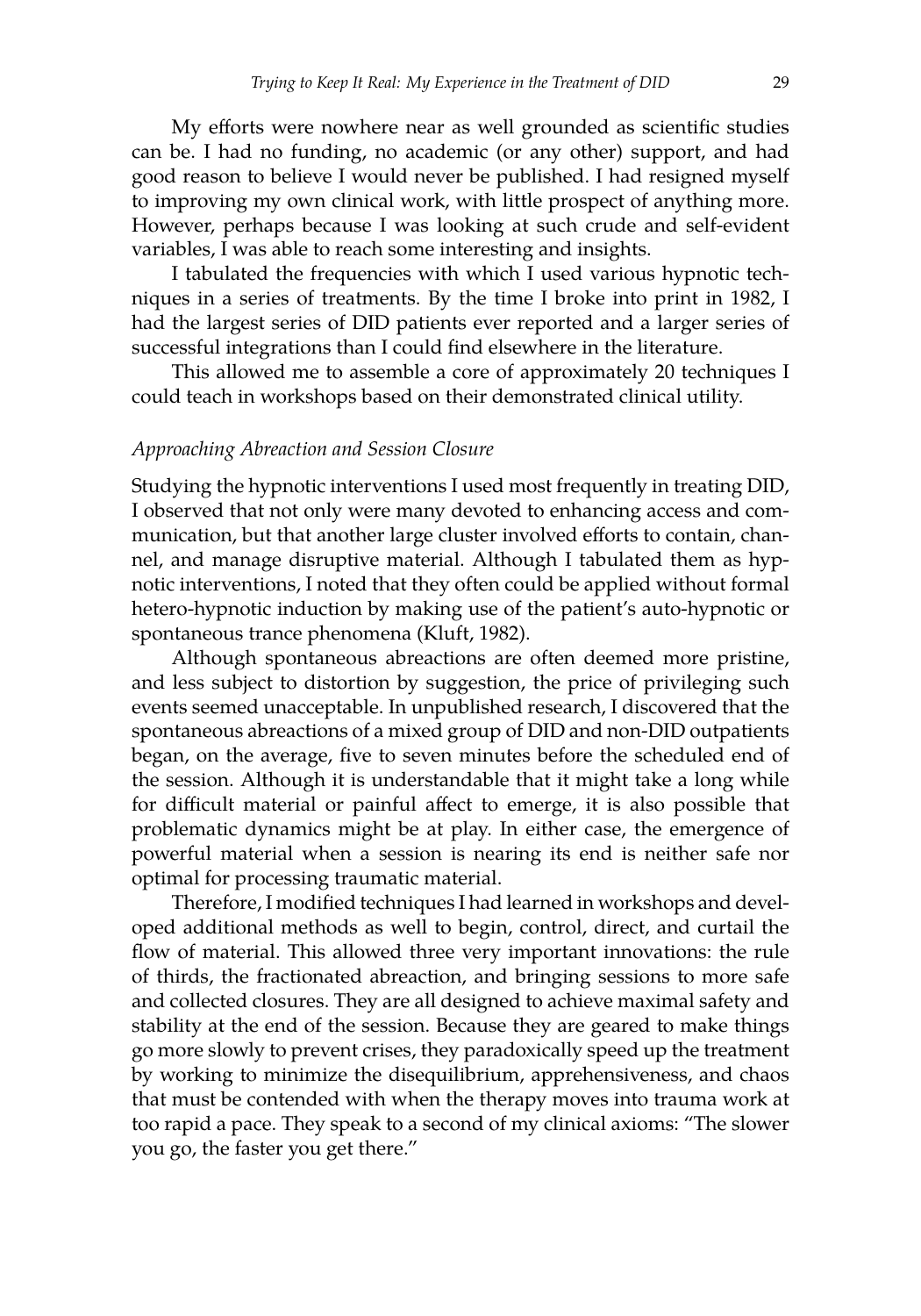## *The Rule of Thirds/Kluft's Rule of Thirds (Kluft, 1991)*

It is dangerous to let trauma work/abreaction continue to the end of the session, interrupt it, and imagine all will be well. The rule of thirds states that if trauma work is planned, it should be begun in the first third of the session, continued through the second third, and brought to closure, reserving the final third for restabilization and processing. Therapies conducted with this precaution in place offer patients the security of knowing that time has been reserved that is dedicated to preserving their safety. Many hypnotic techniques are available to facilitate the closure of trauma processing (Kluft, 1982, 1994a, 2012e, 2013a).

#### *The Fractionated Abreaction Technique (Kluft, 1988b, 1990, 2013a)*

This technique uses the dissociative talents of the patient and hypnotic interventions to reduce trauma exposure to tolerable limits and process it gradually. Its origins owe much to Beck's (1979) cognitive therapy and Wolpe's (1973) systematic desensitization, and its further development is indebted to Braun's BASK model (1988a, 1988b) and Fine's perspectives on tactical integrationalism (1991, 1993).

In this approach a traumatic scenario is broken down to a fraction of its original power along several dimensions, and after the patient has abreacted/processed an initial small portion of the narrative and a diluted  $+/$ partial intensity of the discomfort, the patient may be ready for exposure to more of the narrative and more of the dysphoria. Typical dimensions suitable for fractionation involve the temporal dimension or time line, the percentage of the intensity of the original discomfort to be faced, dissociation of emotion and sensation so that each form of discomfort can be addressed individually, and the number of alters involved in experiencing the original trauma.

For example, processing a horrible assault involving both terror and physical pain that lasted approximately 20 minutes and was experienced by six alters might be approached by agreeing to review the first 30 seconds at under 5% of full intensity with physical sensations dissociated and five of the six involved alters in hypnotic sleep. It might be initiated with an affect bridge (Watkins, 1971) and curtained by an intervention like Beck's (1979) thought stopping. Exposures can be slowly increased upward in duration and intensity. Although this approach can be maddeningly slow at the beginning, the usual course is that the patient, after a fitful start, becomes an active partner, eager to break the hold of the past on the present and working well with the therapist to achieve this. Fine's (1991, 1993) approach of working with clusters of alters that have much in common, usually one at a time, blends well with the fractionated abreaction approach and is part of her use of this technique.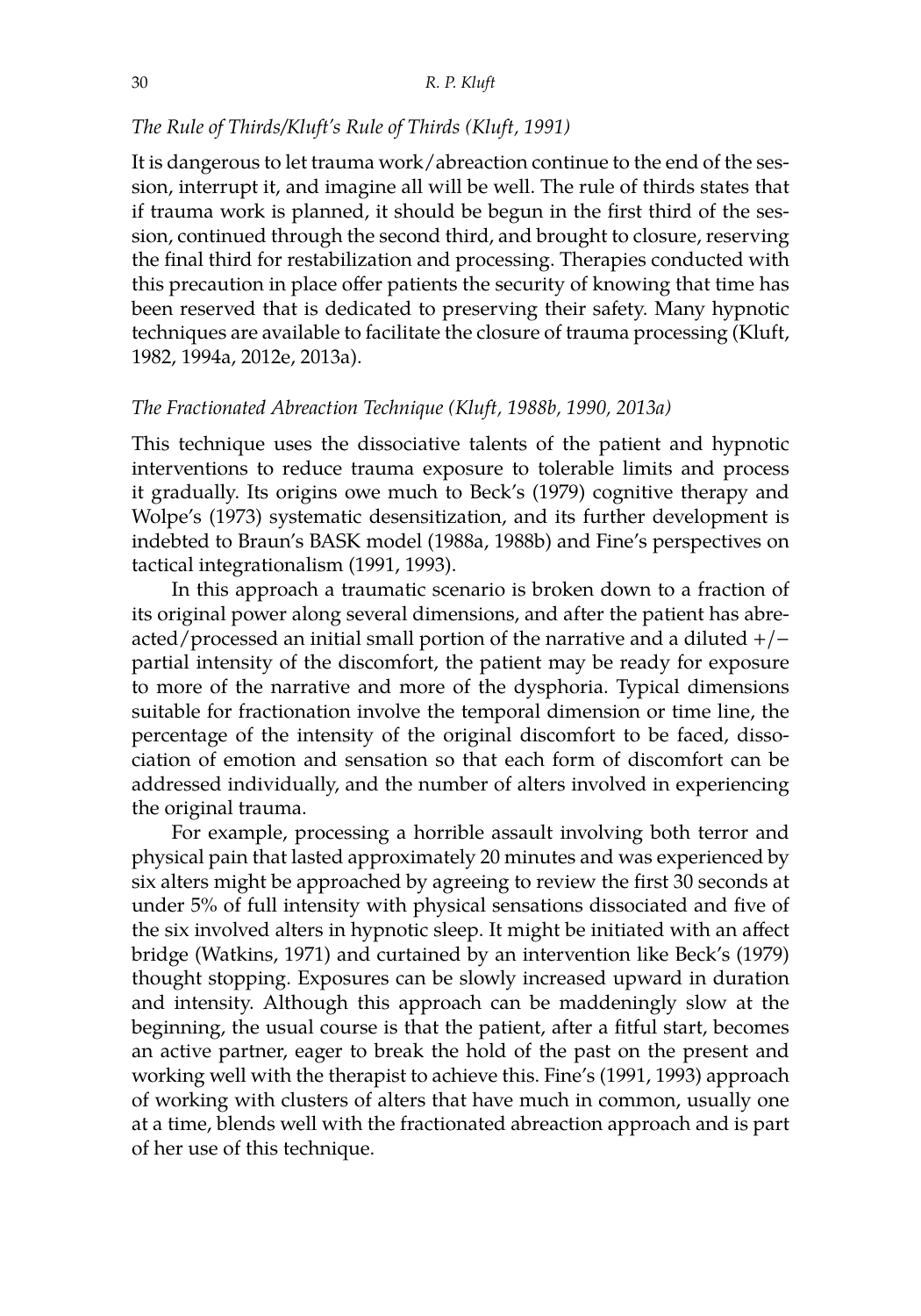The fractionated abreaction technique is the subject of a specialized monograph (Kluft, 2013a). It has been well accepted and, when used with the rule of thirds and the session closure techniques discussed below, rarely leads to a prolonged or difficult clinical situation. I encountered no more than a handful of brief and easily managed unwanted effects. However, it might be somewhat less problem-free if it were not used in connection with the rule of thirds and specialized closure techniques.

#### *Terminating Sessions Safely—The Three Truncations*

When DID patients are having difficulty pushing past dissociative symptoms and barriers to return to the here and the now, it is customary to turn to grounding techniques to restore their orientation. Generally, efforts are made to anchor patients in the present by focusing them on their sensory perceptions of their environment. This is a concept and approach I have found inadequate.

A patient may be reconnected with the texture of a couch, some other object, familiar sounds, smells, and sights, or with the patient's body in motion. However, it is questionable whether this is adequate reorientation, especially if alters are still actively engaged in other situations with different temporal, geographical, and interpersonal coordinates. Bringing the patient back to the here and now in this manner may satisfy the therapist and some alters, but often proves far from satisfactory.

Bringing more restabilizing closure to a session for any trauma patient, but especially for a DID patient, can be more complex such "grounding." First, the trauma processing must be brought to an end. Second, the inner turmoil of dysfunctional arousal, distress, and switching must be controlled. Third, and finally, the patient must exit trance. Hypnotic interventions facilitate these processes very well (Kluft, 2013a).

Grounding, by comparison, is a very superficial concept. At best, it brings a patient more or less into the here and now. However, although a patient who is grounded may give the appearance that all is well, appearances can be deceptive. Elsewhere I have reviewed how many individuals who appear to be restored to baseline status have not, in fact, achieved genuine restabilization (Kluft, 2012a).

In a 2013 publication, I describe the tasks essential for true restabilization as the three truncations (Kluft, 2013a; also Kluft, 2012e): the truncations of trauma, turmoil, and trance. When patients report they have returned to the here and the now, that does not mean they have left a state of duality, in which they are both in the present and in the trauma at the same time. This is a major reason for prolonged postsession distress. Many techniques are available to curtain and contain the trauma experience (e.g., Kluft, 2012e). Whereas relaxation and meditational techniques have been advised, they may be calming at some levels without sequestering the trauma effectively. Further, in some instances, they may lead to a sense of dyscontrol.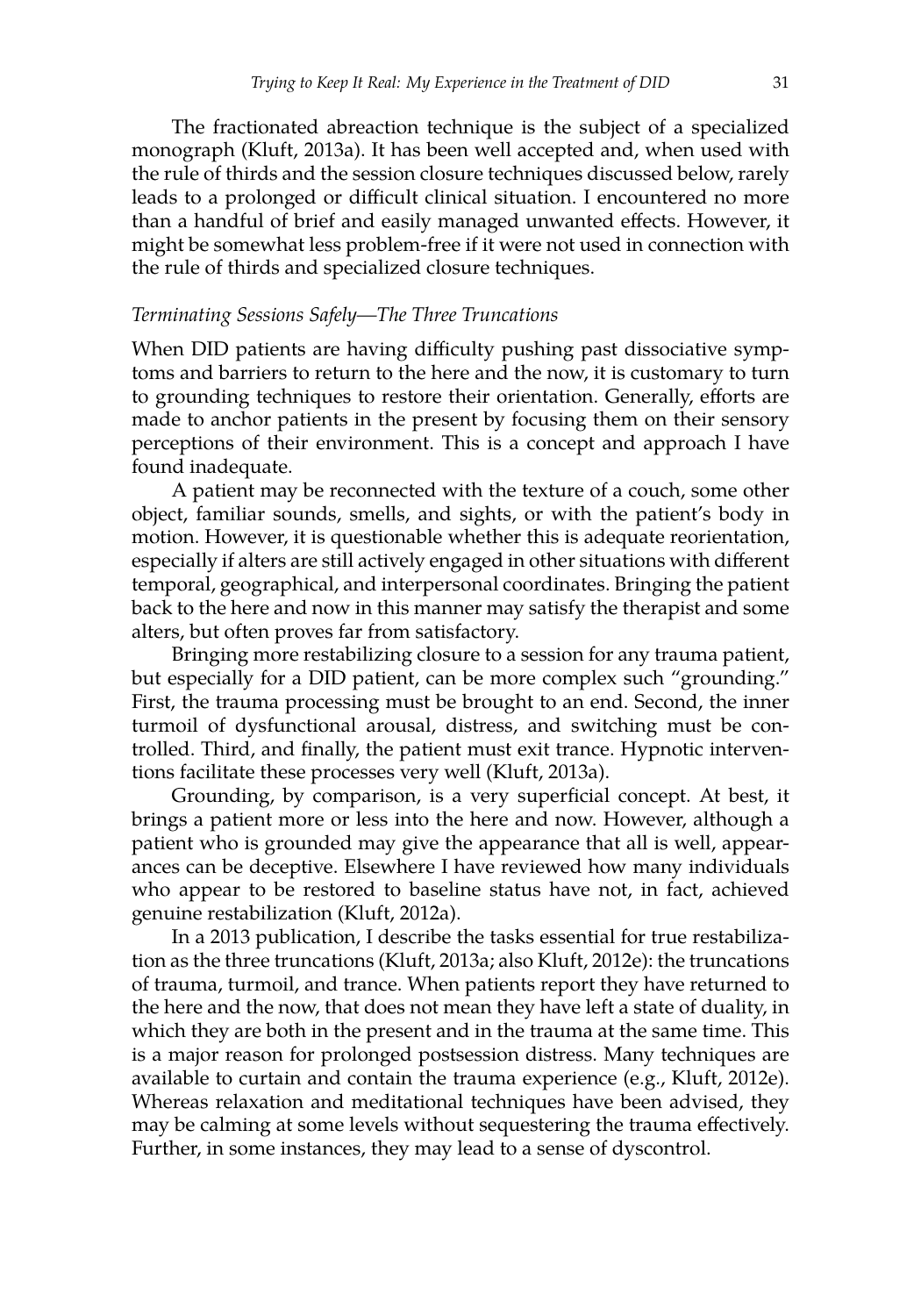Even if trauma is curtailed, the affective dysphoria and autonomic hyperarousal may persist. Again, hypnotic techniques are available to bring these under control (e.g., Kluft, 2012e, 2013a).

Finally, because DID patients have high hypnotic capacities, it is important to realize that even if trauma is curtailed and distress is contained, the patient may remain in an altered trance-driven state and walk out of a therapist's office in a highly vulnerable and suggestible state. Eye closure is an expression of a metaphor commonly used in hypnosis, that of an artificial sleep. However hypnosis can be induced and utilized with a subject's eyes wide open. Elsewhere (Kluft, 2012a) I have demonstrated that most observations used to conclude that a subject is out of trance are derived from metaphors (i.e., open eyes mean the subject is realerted) and are without a solid foundation. They may constitute a *folie a deux* between the hypnotist and the subject (Kluft, 2012a, 2012b, 2012c, 2016).

Hedy Howard, M.D., (2008, in press; see also Kluft, 2012a, 2012b, 2012c, 2013a) developed an instrument useful in estimating whether or not a patient remains in trance. She thereby solved a problem that had vexed hypnosis for two centuries. With a mind free from preconceptions, she rapidly appreciated that unless a baseline measure is established, it is challenging, if not impossible, to determine whether or not a return to that baseline has been established. Her argument is so compelling that I use her approach in the majority of my trauma-processing and medical hypnosis sessions, and many others as well.

When the patient's mind is cleared of trauma and dysphoria, and returned to baseline alertness, the patient is far more prepared to leave the therapist's office in a stable, contained, and safe state than he or she would be without my taking these steps.

# SHAME: AN INITIATOR, AUGMENTER, AND PERPETUATOR OF DISSOCIATION

Shame is one of the most important issues in the treatment of the traumatized. I read the proofs for my friend Don Nathanson's *Shame and Pride* (1992) over one weekend, walked into my office the following Monday, and suddenly discovered that I had become a much more effective therapist overnight.

Attention to shame-related issues rapidly became central to my work. Earlier studies of shame were overburdened by the complexity of their theories, but Nathanson got permission from Sylvan Tompkins to translate Tompkins's Basic Affect Theory into a more accessible set of formulations, and added his own insights. Nathanson succeeded in developing a version of Basic Affect Theory that was crisp, helpful, and very easy to use in clinical situations and for psychoeducational purposes.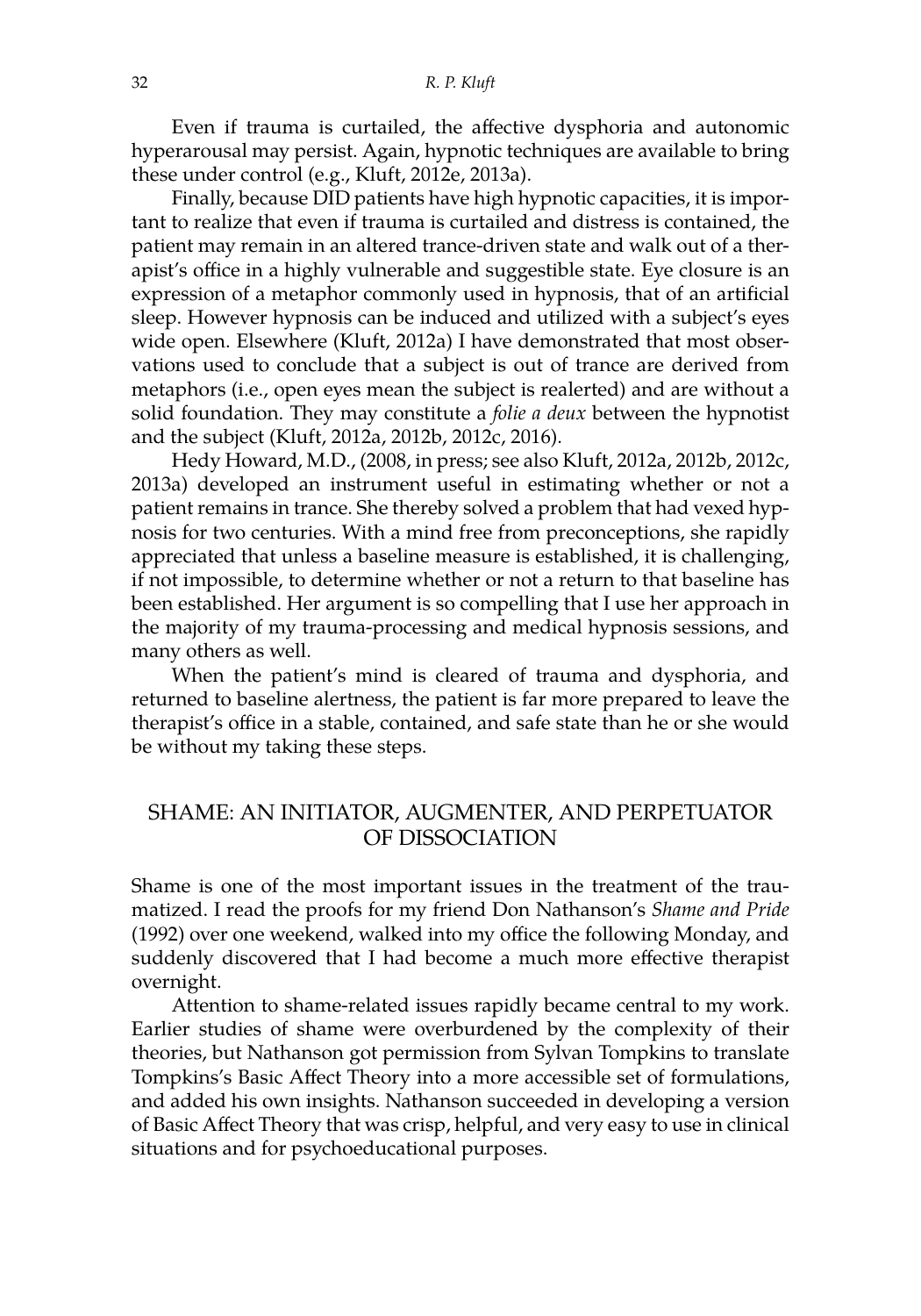Here are some of the ways it proved useful:

1. Psychoeducation—explaining the different families of shame scripts helps DID patients both to understand their phobic reaction to certain topics and situations, and helps them enter a dialog about how shame contributes to their withdrawal, isolation, self-attack, and yearning for chemical relief. It thereby helps alleviate many problems in daily living.

2. DID patients are almost universally able to discuss their shamerelated behaviors, even early in treatment, and this helps them be more open in therapy even when they want nothing to do with trauma concerns.

3. Work on shame opens the door to their understanding of how others' empathic and additional failures left them with a profound sense of their imperfection in every possible dimension, except in serving the (often unsavory) expressed needs of others.

4. Work on shame introduces the DID patient to the difference between reluctance and resistance and thereby facilitates many aspects of therapy, including memory retrieval, as an example. Resistance refers to unconscious matters. Because most unavailable information is known to one alter or another (of course, some may be dissociated per se, a Dissociative Amnesia phenomenon within a DID patient, without a connection to a particular alter or alters), although they may be unwilling to talk about it, the reduction of shame, and with that a better appreciation that the agents of their abuses were not within themselves. This often allows alters to offer spontaneously material I had found far more difficult to access, even with the use of many techniques, prior to shame reduction efforts.

5. As I began to make shame reduction central to my early work with my patients, I discovered that a significant component of my DID patients' fears of doing trauma work were related to the attendant humiliation and mortification, sometimes more difficult to tolerate than the trauma itself. With the shame reduced, the fear of doing trauma work was reduced. My patients became both less afraid and less avoidant, knowing their traumatization was unrelated to their shortcomings, despite their abusers' efforts to convince them to the contrary. I will return to this under a separate heading.

6. Successful preliminary shame work reorients trauma work away from an embarrassing exploration of personal failure to an appreciation of one's surviving the malevolence of others. This reorientation is far from complete, but even a partial reduction of the initial self-depreciation is very helpful.

7. As shame work allows alters to see that the actions and feelings of some of the alters they most loath and try to suppress and avoid in fact serve the purpose of containing and expressiing the shame of the whole person, alters experience a reduced sense of the "otherness of the others" and begin rebuild the interpersonal/interpersonality bridges (Nathanson, 1992; Kluft, 2007), the destruction of which left many alters "shorn from the herd" (Nathanson, 1992). This facilitates the development of mutual empathy across the alter system, which in turn paves the way for integration (Kluft, 2006).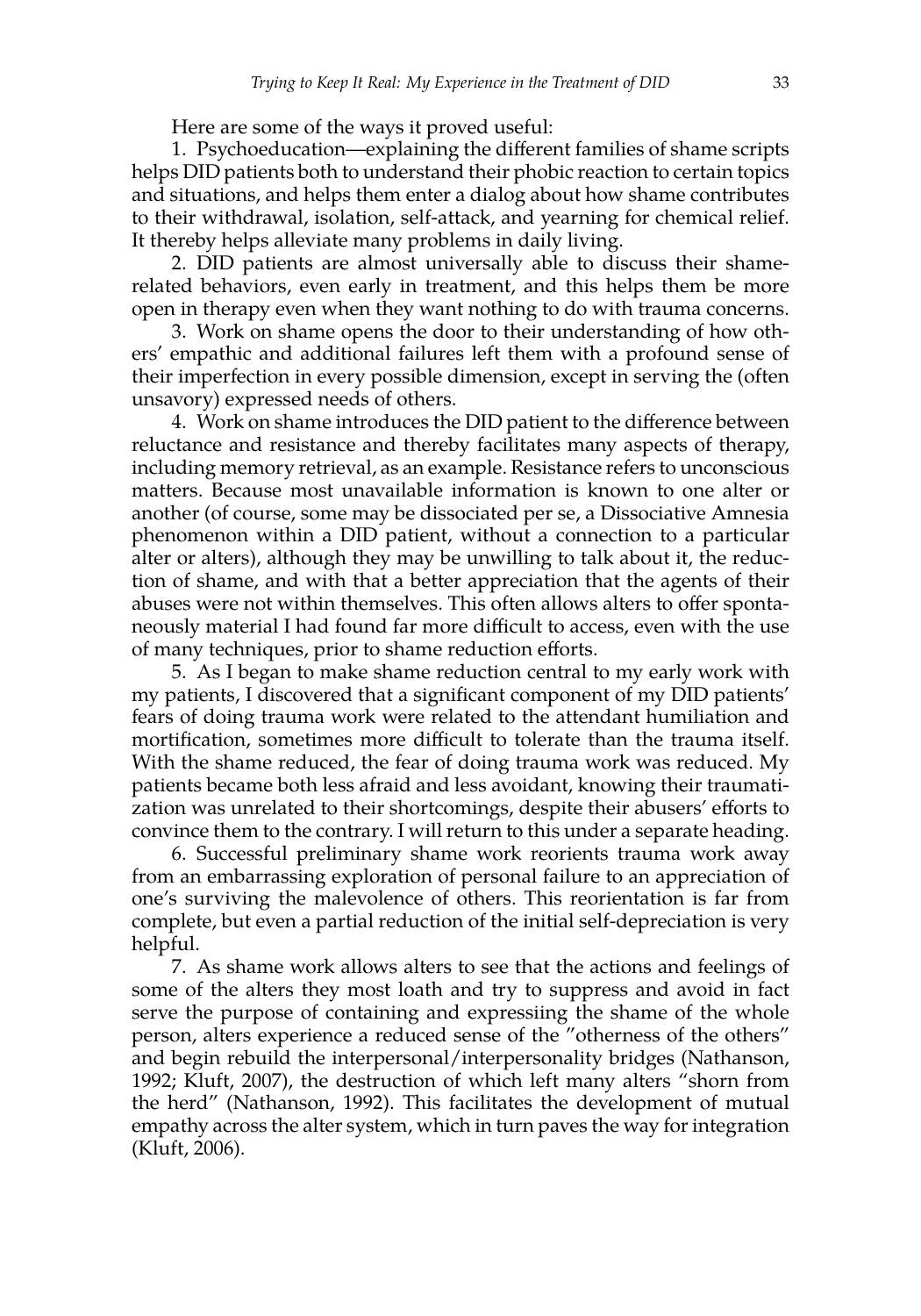### REFUSING TO ABDICATE OR DENIGRATE MASCULINITY

My therapeutic efforts are characterized by a complete refusal to go along with trenchant global attacks by commission or omission upon either gender. I make rather undisguised statements to that effect. The evidentiary basis for this stance, however weak, is that I have never seen an instance in which either the overt endorsement of a nasty gender prejudice or the covert endorsement implicit in a failure to address such a thing has benefited rather than compromised a treatment.

The literatures of the dissociative disorders field and the treatment of victims of sexual abuse tends to veer from the objective in a number of areas. Often contributors to the field become overly focused on issues in the mother-child relationship and relegate their remarks about men in the lives of their patients to discussions of absent fathers and vile perpetrators. The importance of the father in the development of the child's sense of self is bypassed all too frequently. In a good number of papers, books, and presentations positive mention of fathers and other males is completely absent from the discourse. Both fathers and men remain unmentioned in the indexes of several major publications in our field.

This is a tragic oversight. Many DID women are "supported" in a way that influences them to see all the men in their lives in a disparaging, dismissive, and contemptuous manner. In their zeal to "defend" the DID female, some therapists may "defend them out" of what might have been a salvageable and even constructive relationship by supporting stances and choices that undermine both the relationship as it stands and its potential for improvement.

I have seen over a hundred DID women who left or severely compromised their intimate relationships, often because they either reframed or were induced to reframe those relationships as abusive. I have followed too many such situations to their usually unhappy aftermaths, often reducing these DID patients to loneliness, poverty, and deprivation.

Encouraging or leaving unchallenged attitudes that sever a person from half of the human race is a dubious stance. Many who unashamedly rail against men would be outraged if they overheard similar global disparagements based on race, religion, or other gender-related issues.

Preserving our patients' present and future quality of life options requires a nonjudgmental and circumspect stance. Therapists must put their sexual politics and comfortable stereotypes aside and remember that if one group of alters in a DID patient's alter system is eager to leave a partner and doesn't even claim to be a participant in that relationship, that does not mean that there are no counterbalances, no groups that cherish that same relationship. The same applies to strongly stated aversions to sexuality. Approach/avoidance and doing/undoing are common DID patterns.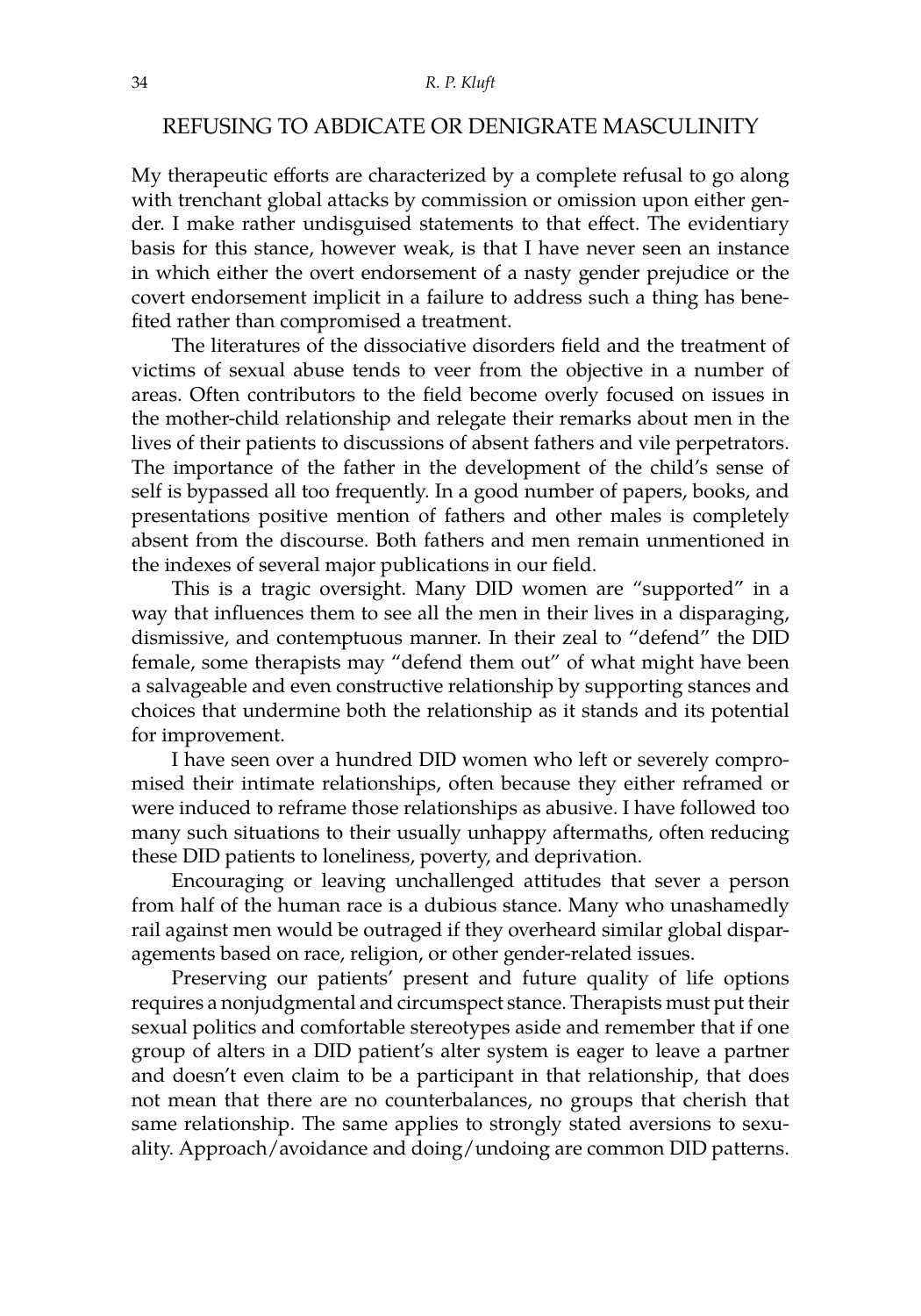Such situations argue strongly for mapping the alter system and eliciting the thoughts and feelings of as many as possible.

If a patient comes to me presenting him or herself as miserable and abused in a marriage or significant relationship and eager to leave it, I consider it essential to refuse to accept that wish at face value until explored both at length and in depth. It may not represent the wish of the total human being, and people may change their perspectives in the course of therapy.

I find it useful to recommend that DID therapists review Kohut's thoughts on the importance of the father as an idealizing object to develop a firm sense of self-esteem (e.g., Kohut, 1979). Another component of many successful outcomes in my work with DID has been my refusal to allow the demonization of the male gender without in any way defending relevant demons who happen to be of the male gender. While many therapists remark in workshop settings that a happy relationship with a man is not likely for a woman with DID, I have not found this to be a universal or even generally predictable outcome. Avoiding the slippery slope that leads toward demonizing the masculine is not easy, but it often pays gratifying rewards in the long run. This is true even for DID women with a committed gay orientation. Gender-based hatred, akin to hatred based on race, religion, ethnicity, sexual orientation, identity, etc., is not a constructive state of mind. It narrows a person's world, and often begets hatred in return.

If I allow myself to yield to or play along with the denigration of either gender, I covertly undermine myself as a helper and a source of strength and security to my patients. If I were to accept the depreciated view of men so often voiced among those who treat sexually victimized individuals of either gender, I would fail to offer my self-hating patients an acceptable idealizing object. Instead, I offer them an opportunity to experience a transmuting internalization laden with further self-loathing and self-depreciation, an identification with someone who conveys that he does not like himself or his gender identity very much.

# TESTING PRAGMATIC OBSERVATIONS IN THE SEARCH FOR NEW INTERVENTIONS

Perhaps the best way to illustrate my style of participant-observer on the job learning is to discuss a series of unpublished clinical projects I pursue simply to improve the quality of the care I render. I have presented some findings from them in workshop settings.

I have always followed up DID patients as long as it is possible and practical to do so. Although the relocation of my practice and changes in the health care delivery system brought my systematic follow-up efforts to an end, I continue my follow ups as best I can. They include patients who have enjoyed up to 38 years of steady integration.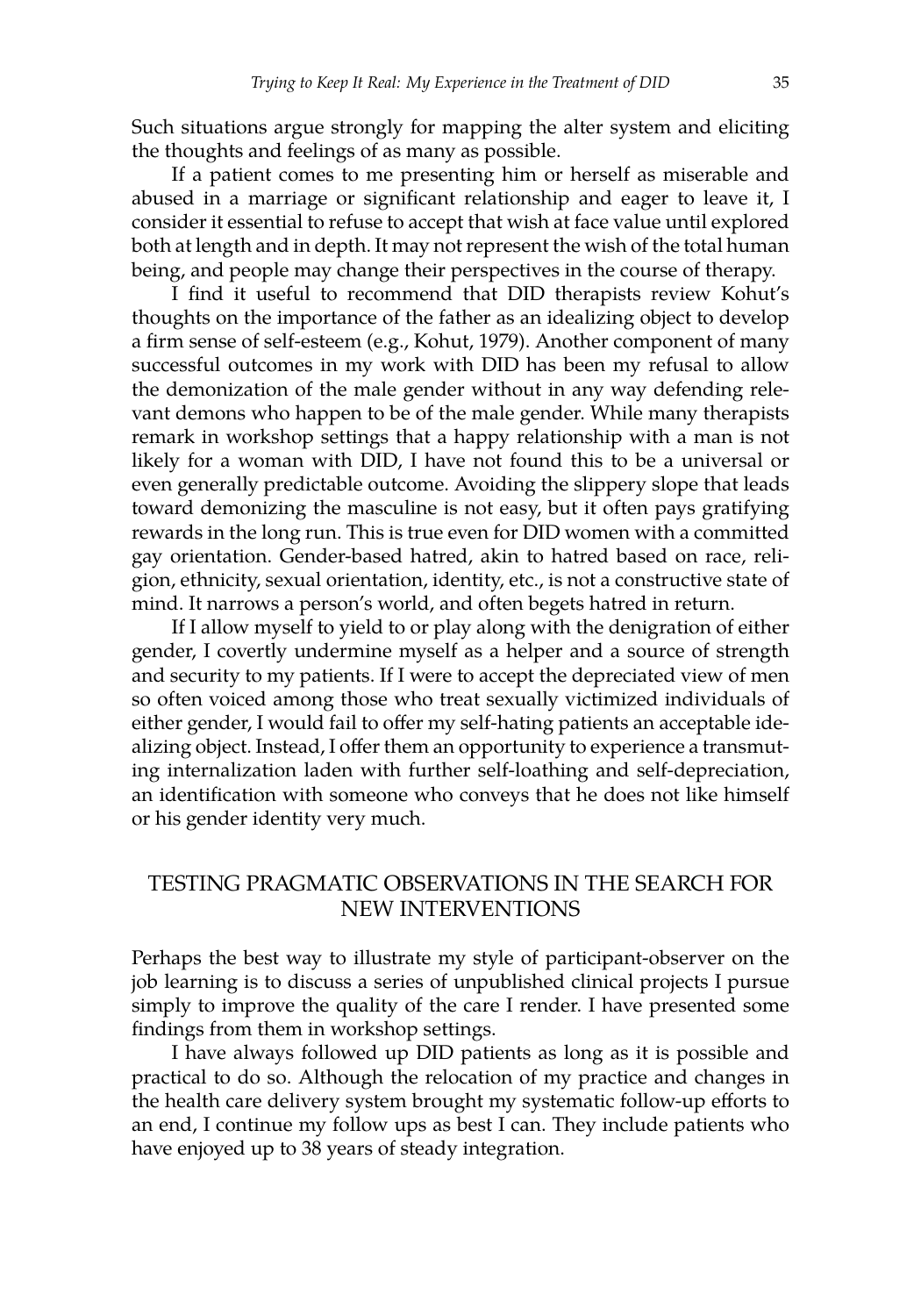I collected a series of DID patients followed for at least 15 years after their Dimensions of Therapeutic Movement Instrument (DTMI) treatment trajectories (Kluft, 1994a, 1994b) had been firmly established. Its dimensions have been utilized in an instrument under development by Brand and her associates.

These patients could be divided into three groups. Fifteen achieved and had maintained stable integration. Twelve continued to run a rocky course, but made slow, irregular, incomplete, and/or lurching fits and starts toward recovery. Eight had forfeited all hope of a definitive therapeutic outcome, but were being sustained in supportive treatments augmented with psychopharmacology.

The largest group (15 patients) had achieved stable complete integration by the criteria used in my earlier outcome studies (Kluft, 1984, 1985, 1986; see also Kluft, 1993) prior to entry into this series and maintained it for at least 15 years. The second far-from-uniform group seemed to be locked into "forever therapies," making slow but not necessarily steady progress. Refractory comorbidities, intrusive third parties, prioritizing family bonds or concerns above treatment, or complex life circumstances had impacted their treatments. On further follow up, four finally achieved successful integration after long and rocky courses, but one of them suffered a horrific relapse. Her pastor had urged her to forgive her abusers. When she returned home to do so she was brutally raped and suffered a catastrophic regression and relapse. For many years it has taken my most energetic efforts simply to keep her alive. The third group consisted of individuals who proved either unwilling or unable to pursue a therapy designed to cure their DID, and could not reach or would not work toward a reasonable resolution. Some dropped out of definitive treatments and some remained in supportive therapies. The unwilling group struggled with concerns like fear of trauma work, investment in their DID adaptations, comorbidities that compromised ego strength, interference by partners or clergy, unrevealed ongoing abuse by individuals from whom they deemed separation intolerable, traumatic bonding to abusers, a perceived need to protect abusers, etc.

Certain findings were present at first assessment or manifested early in treatment in all members of the group that attained and maintained integration and a good quality of life for over 15 years, but were absent in the other two groups.

- 1. Consistently Good Therapeutic Alliance
- 2. Enjoyable to the Therapist as People
- 3. Active Learning Beyond Required Education
- 4. Awareness of the World (Beyond Turmoil and Trauma)
- 5. Good Sense of Humor (Beyond DID Humor and *Schadenfreude*)
- 6. Individuation from Family of Origin
- 7. Willingness to Make Decisions
- 8. Some Retained Interest in Sexuality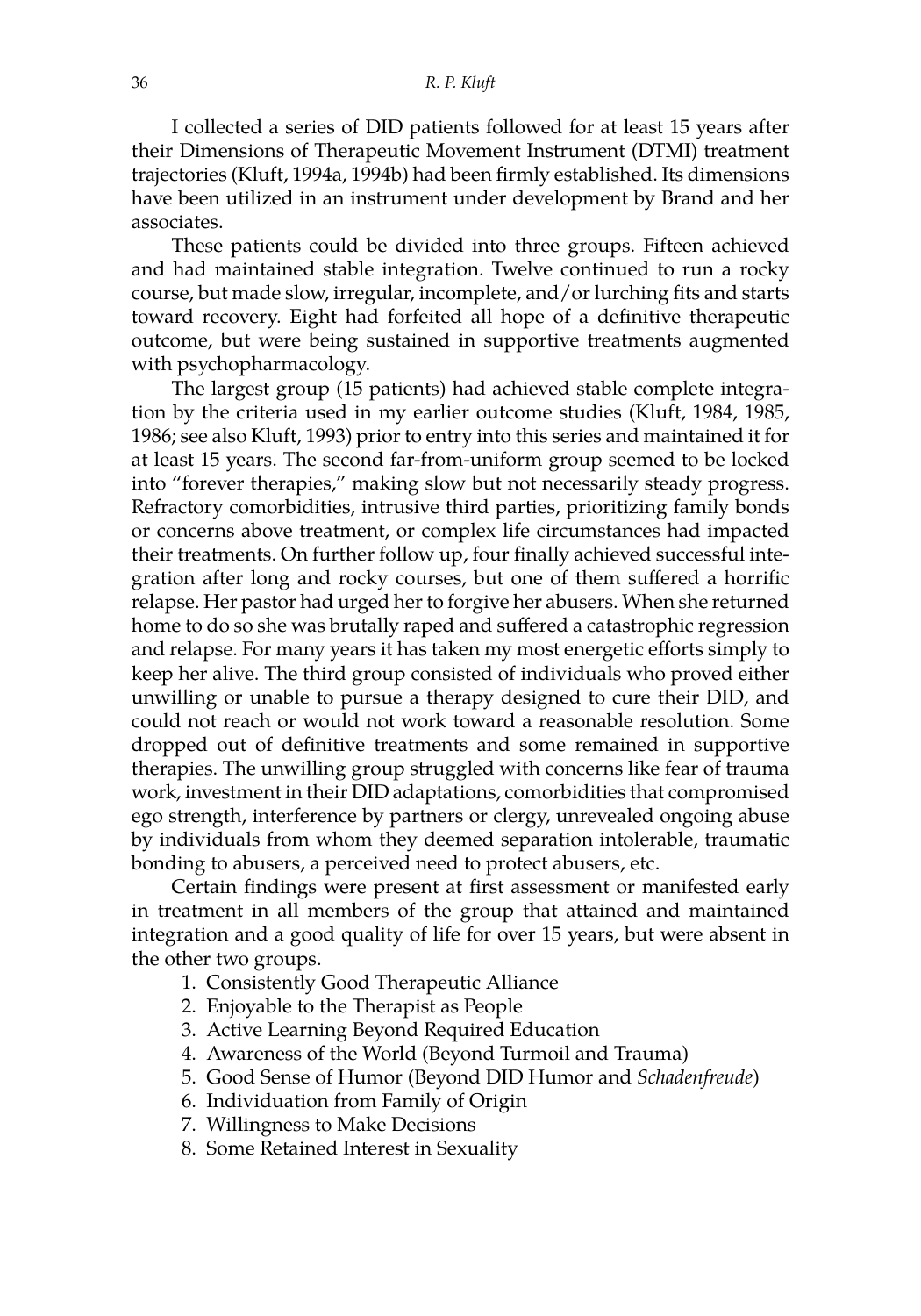- 9. Has Made and Retained Friends Who Were not "Psych Patients"
- 10. Sense of Self-Efficacy
- 11. Good Employment or School Attendance, or Successful Retirement
- 12. Counterphobic Stance > Avoidance
- 13. Reasonable Anger; Had a Temper
- 14. Unequivocal Response to Psychopharmacology

These observations suggested the possibility of a series of projects. In recent years many approaches to ego building, psycho-education, resource installation, relationship building and other preliminaries designed to both strengthen and prepare the individual patient have been proposed to facilitate trauma treatment in general and DID work in particular. However, those recommendations and approaches have been drawn from whatever conceptualizations of DID and/or the traumatized prevailed at a particular time and/or in a particular school of thought. Although these approaches ultimately may be determined to be helpful, to date their approbation has been derived from their conformity with favored models, practices, and the opinions of respected authorities.

Fiction writers live and die by that everpresent impetus to imagination, "What If?" Combining my concerns as a clinician with my imagination as a novelist, I asked, "What if I try to identify which prognostic group a new patient most resembles, select those new patients who lacked the characteristics of the best prognosis group, and attempt to teach or inculcate in them the characteristics of those who did best?"

I will summarize two of my pilot efforts, one that appears to have considerable promise and one that proved counterproductive. The second project provides further evidence that "Murphy's Law" remains one of the most powerful forces in the universe.

## THE GIFT OF LAUGHTER

If patients who did best had good senses of humor beyond DID in-jokes and *Schadenfreude* (pleasure in the pain of another, in DID usually manifested in the pleasure of some alters at the pain and despair of other alters), was it worth trying to help my grim and overwhelmed patients learn how to laugh, and how to find the life-saving balm of humor amidst the anguish and pain of their lives and their uncomfortable experiences in treatment? However, I was aware of a potential downside to the use of humor, and was determined to proceed with caution. On the one hand, Norman Cousins (1981) wrote a wonderful account of how he used humor to fight a crippling illness, and Dabney Ewin (2016) argues persuasively that it is difficult, if not impossible, to laugh and feel pain at the same time. On the other, I was mindful of Laurence Kubie's (1971) dire warnings about how the aggressive component of most humor might prove upsetting or even hurtful to a patient.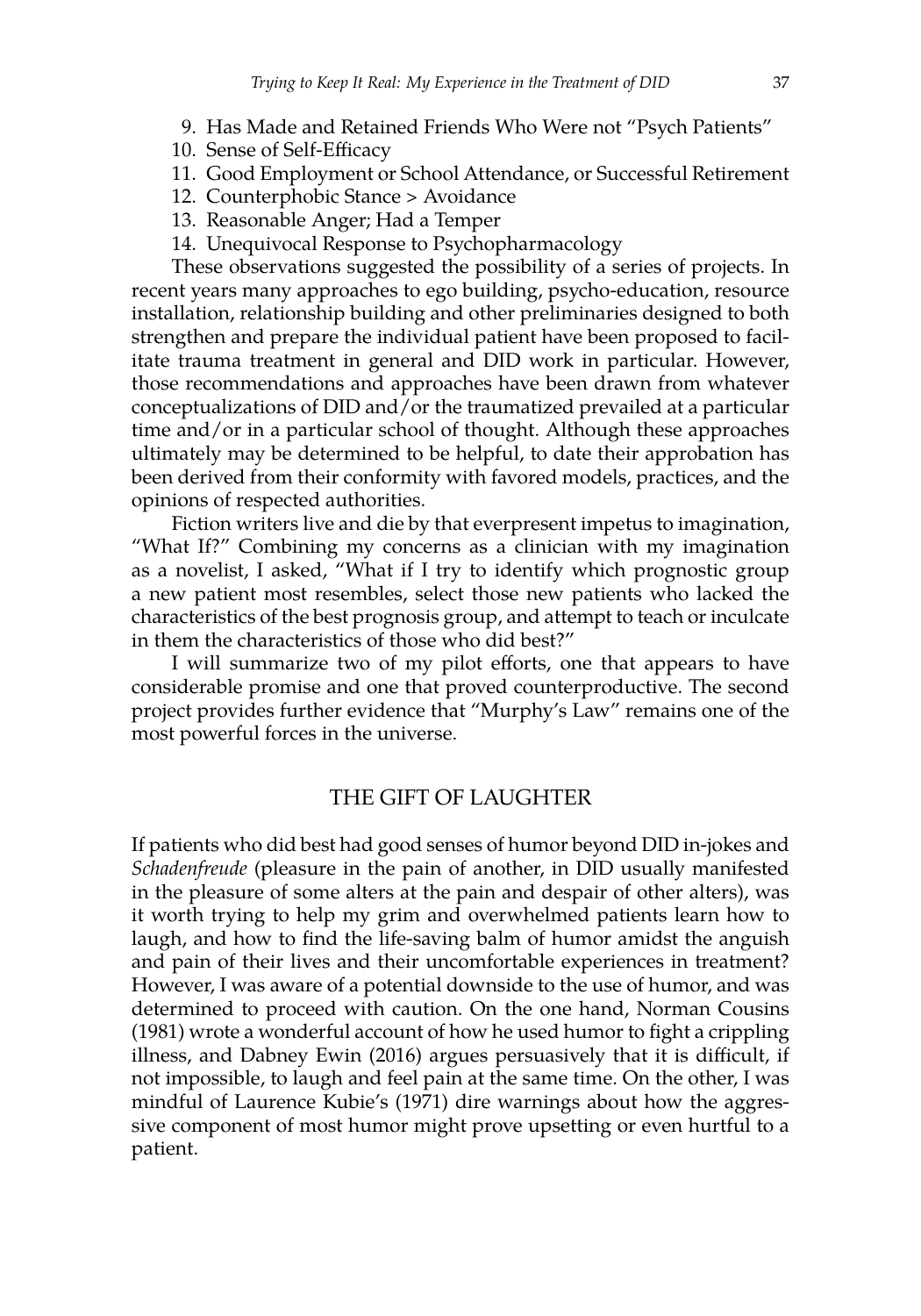On a personal level, I had very little confidence in my ability to be funny in a constructive manner and on a sustained basis with deeply wounded individuals without risking making them feel that I was laughing at them. The therapeutic use of humor requires accurate empathy and exquisite tact. I hit on one piece of the puzzle's solution rather rapidly. Although I dared not mount what might be misperceived as an attack on the patient's self/selves, I could model a good-natured acceptance of being joked about, with occasional moments of self-depreciating humor.

I remained puzzled about how to proceed in an organized rather than opportunistic manner until some remarks by Stanley Coen at a professional meeting led me to his brilliant 2005 article, "How to Play with Patients Who Would Rather Remain Remote." Coen was writing about schizoid patients, but I reasoned that because most aspects of the minds of my DID patients, at least initially, preferred to remain remote, Coen might have something important to teach me. Coen's approach to playfulness proved to be a caring, nontraumatizing, and well-received avenue for introducing smiles, chuckles, and finally laughter into my therapeutic work. It's not that I wasn't making patients laugh before, but Coen helped me tame my humor into a therapeutic tool.

My experience with the gentle introduction of playfulness setting the stage for humor has proven rapidly successful with almost all of my new patients. Further, it revitalized several ongoing long-term therapies. When one of my most ill-treated, therapist-exploited, humorless, and refractory patients progressed from smiles to chuckles to laughing at my comments to making me laugh at hers, and realized that she was progressing in every other one of her problem areas and passing along wisecracks (some not too kind) from alters within who had refused to talk to me for over a decade, she remarked, "I hope you're doing this with everyone you treat!"

This little therapeutic experiment convinced me that the use of playfulness and humor with DID patients deserves further exploration.

#### MOVING BEYOND THE TRAUMATIZED SELF

My efforts to operationalize active learning and curiosity about the world in DID patients were undertaken with the hope that an involvement with the wider world would be beneficial to those entrapped in their inner worlds of pain and their matrices of dysfunctional relationships I hoped to: 1) redirect the attention of some of my overwhelmed trauma patients away from their internal preoccupations; 2) encourage their alter systems to be more savvy about a world in which they often felt lost and confused; 3) let external world interests spread throughout their alter system to improve orientation to the here and now; and 4) develop conflict-free areas of conversation through which connection could be maintained in the manner Coen (2005)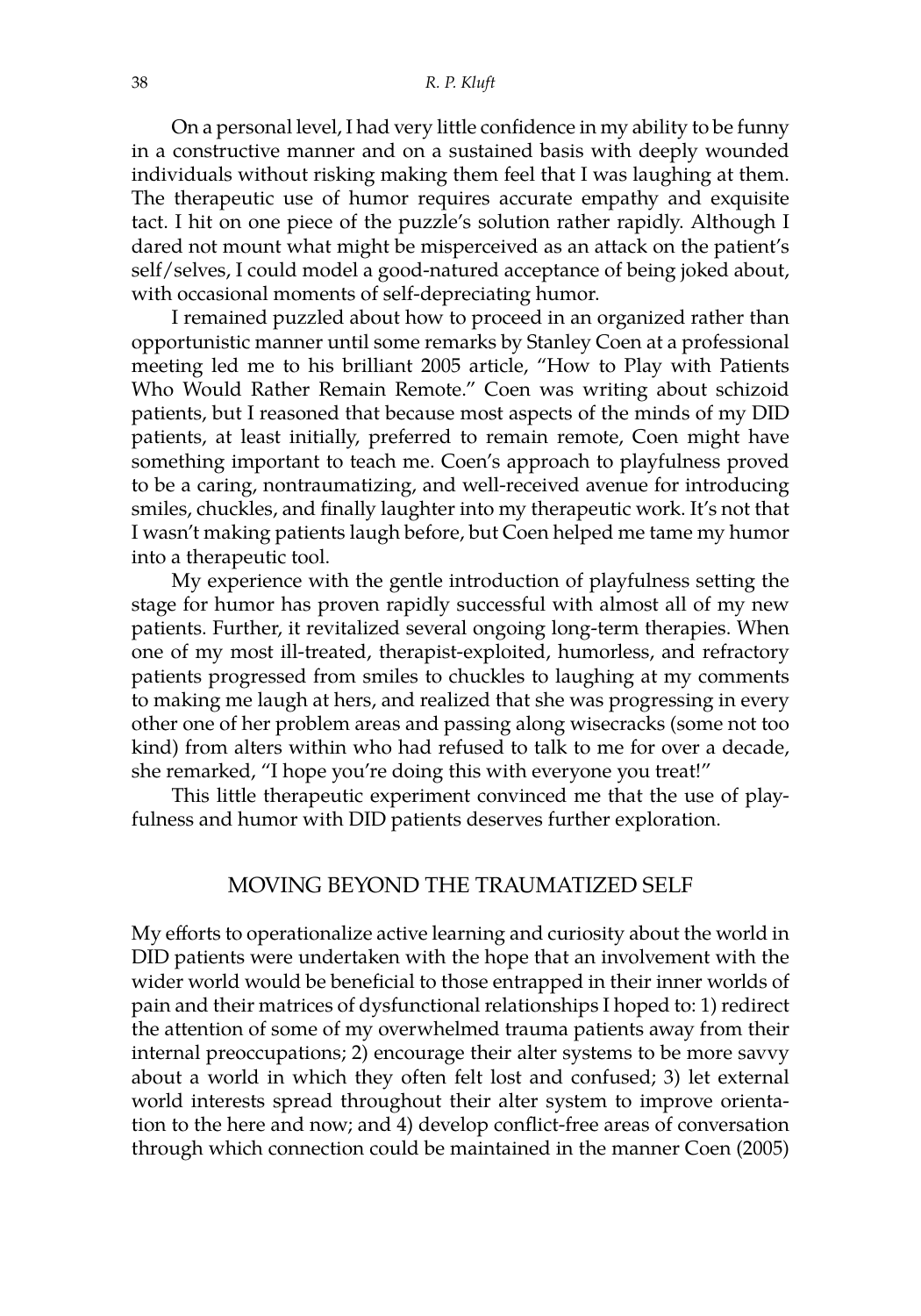and others have found is useful in work with withdrawn schizoid patients unable to talk directly about themselves for protracted periods of time. When I began a series of efforts to encourage this sort of strengthening, the world was a different place. I did not anticipate how changes already well under way, such as the Internet and various social media, might impact both the world at large and my therapeutic work in particular. However, year after year of televised images of human brutality, terrorist atrocities, the public hypocrisies of major religious institutions, the rise of right-wing forces, and increased public tolerance of moral failings and overt mendacity have been major elements of news coverage. My newly curious patients encountered an Internet full of often destabilizing chat groups, disinformation, and virulent attacks against their condition, their treatments, and, unfortunately, even against their therapist.

That horrendous current events might retraumatize the traumatized was no surprise, but I never anticipated the massive surge or the devastating ferocity of their onslaught. Nor had I anticipated the power with which it would contaminate my therapeutic work. I treat many therapists, and many DID patients, whether professionals or not, become scholars of the DID literature. Several discovered that many authors were critical of me or discussing topics about which I had written, but had not cited my work. This led to a number of very difficult situations, some that culminated in abrupt terminations when patients assumed what they found or did not find on the Internet indicated some form of collegial disapproval.

The presidential election of 2016 dealt the final blow to any hope that efforts to interest my patients in the world at large might prove helpful interventions. The contending candidates evoked intense traumatic transferences and profound fear in virtually all of my traumatized patients, reinforcing their fantasies that the world indeed was as awful as they feared, if not worse!

I reached the reluctant conclusion that the intended goals of this form of intervention were based on outdated and inaccurate assumptions. I have discontinued pursuit of these efforts. When the outer world lurches toward becoming isomorphic with one's own terrifying fantasies, it no longer offers a constructive alternative engagement of attention, a beneficial diversion from one's internal horrors.

#### CLOSING REMARKS

I chose to write this more personal essay for the inaugural issue of *Frontiers in the Psychotherapy of Trauma and Dissociation* with a rather transparent agenda. I would not be surprised if some clinician-readers walk away from this article thinking, "Well, sure this guy took a lot of grief along the way, but a lot of the things he did were based on just keeping his eyes and mind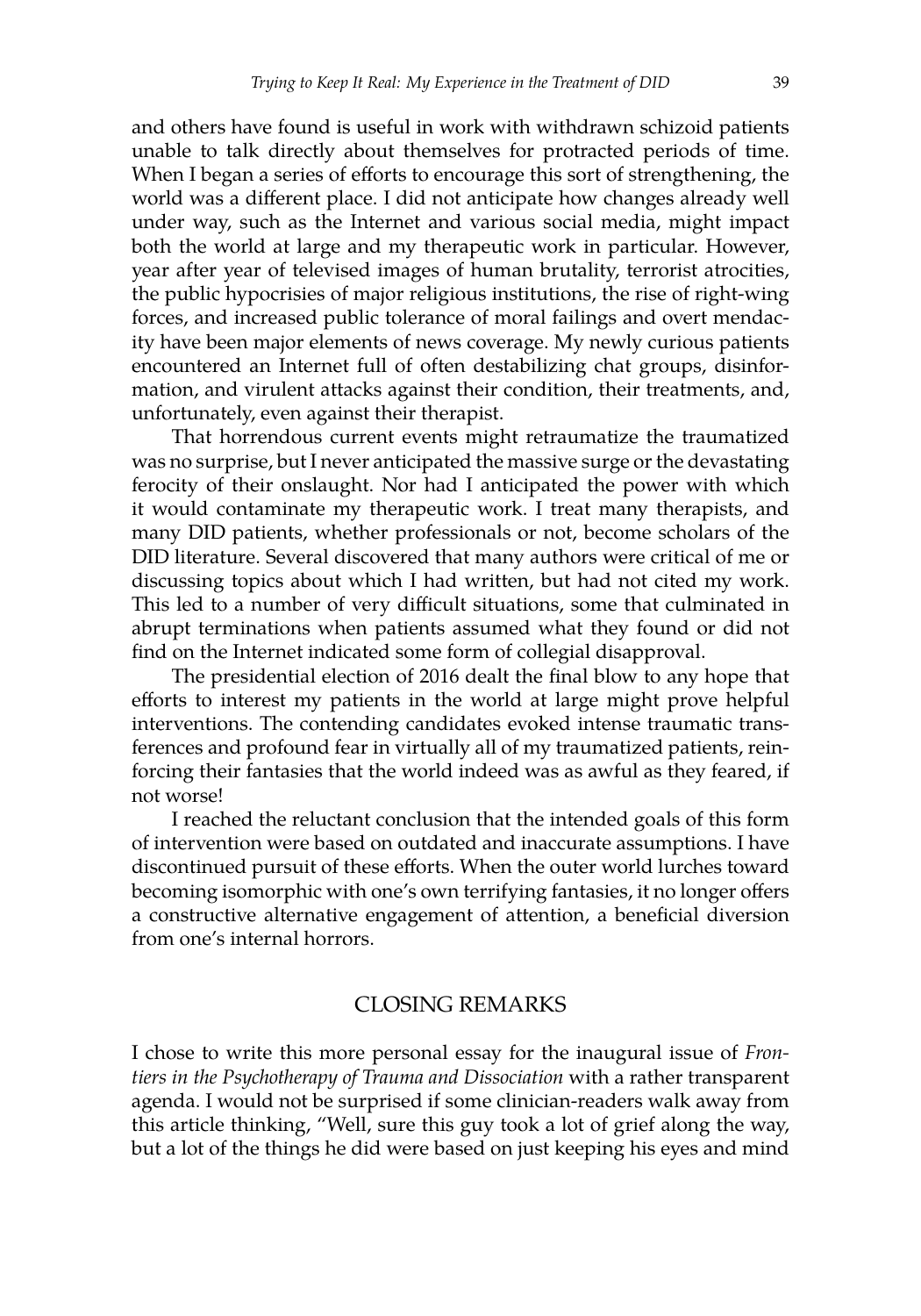and heart open, tracking what caught his attention, and being willing to read a lot. I could have done that." These readers get it.

Who knows from where and from whom the next useful clinical advances will come? Note, I specified useful clinical advances, not trendy, intellectually showy, aesthetically pleasing, politically congenial, or ostensibly scientific bling. Their proliferation, sadly, is all too predictable. Instead, I am specifying serious rather that theoreous (Yes, that is a neologism!) contributions, the things that help therapists help patients rather than help therapists experience the false security inherent in knowing more of what has not been demonstrated to provide more.

The next colleagues to make unique and lasting contributions, those willing to enrich what is new with the accumulated wisdom of the past, will be those with open eyes, open minds, open hearts, the determination to observe and track clinical phenomena, and the energy to read a lot. They just might be among those who come across this essay. If you recognize yourself in those words, you probably realize that I wrote this essay to encourage you. The next chapters of this book are not mine to write... They are yours.

As an undergraduate at Princeton, I arrived at the first lecture of Professor Walter Kaufman's course on Existentialist Philosophy (see Kaufman, 1957) wondering what I had gotten myself in to. Kaufman began by confronting us with a challenge. Fifty-two years later, all I can do is share my best approximation of what he said.

"Why are you taking this course? (He paused.) The authors we read are more intelligent than I am. The books they write are better written than mine are. You could just stay home and read them. (He paused.) The only reason to take this course is to bear witness to how one man grapples with the ideas of great minds."

Here I have tried to convey how one man grappled with the challenge of understanding and treating Dissociative Identity Disorder, a challenge far beyond his ability to master completely. Perhaps that will be somewhat informative, useful, and interesting. Perhaps not.

#### REFERENCES

Beck, A.T. (1979). *The cognitive therapy of depression*. New York: Guilford.

- Boscolo, L., & Cecchin, G. (1988). *Milan systemic family therapy: Conversations in theory and practice.* New York: Basic Books.
- Brand, B., Classen, C., McNary, S., & Zaveri, P. (2009a). A review of dissociative disorders treatment studies. *Journal of Nervous and Mental Disease*, *197*, 646–654.
- Brand, B. L., Classen, C. C., Lanius, R., Loewenstein, R. J., McNary, S. W., Pain, C., & Putnam, F. W. (2009b). A naturalistic study of dissociative identity disorder and dissociative disorder not otherwise specified patients treated by community clinicians. *Psychological Trauma: Theory, Research, Practice, and Policy*, *1*, 153–171.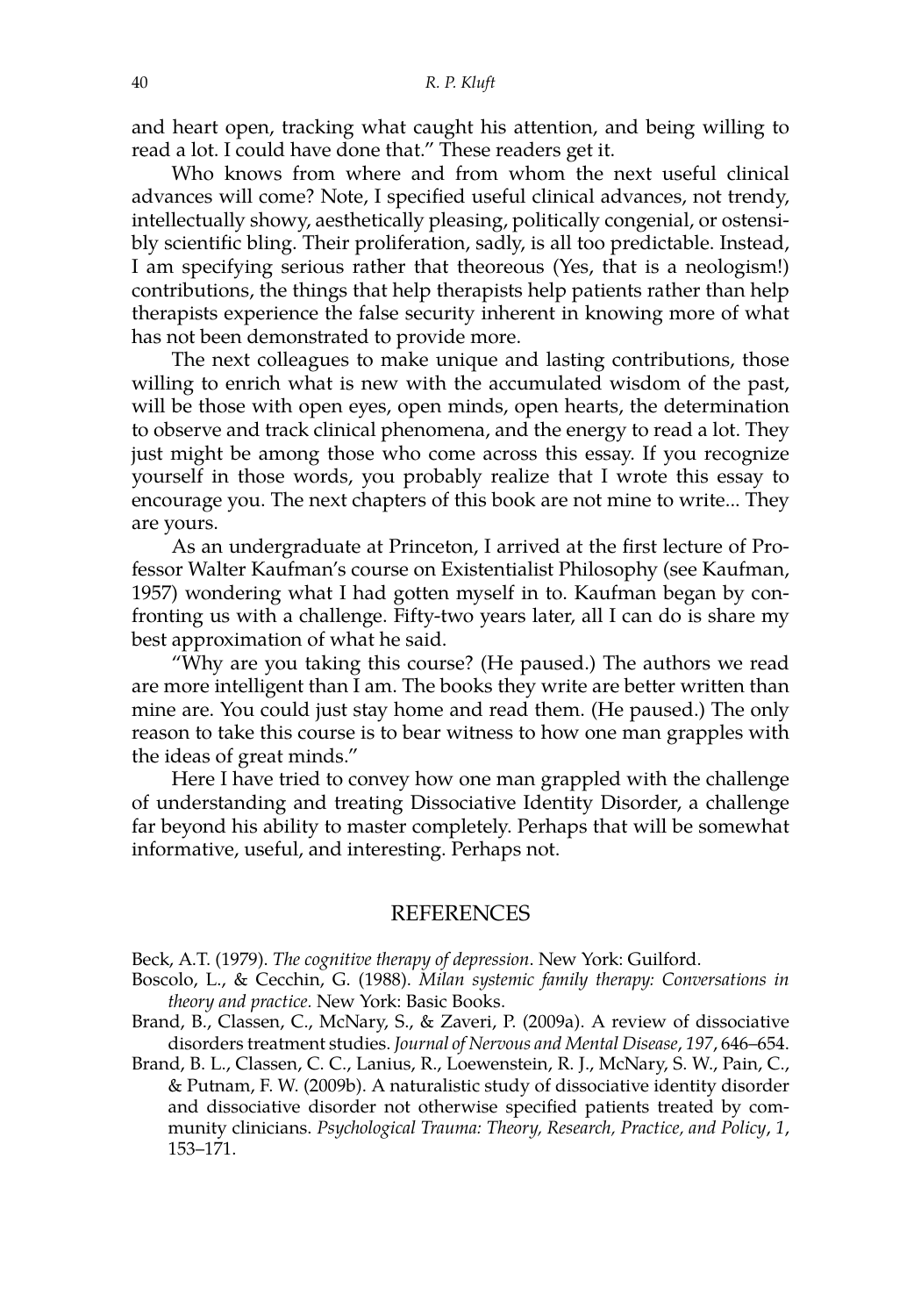- Brand, B., Loewenstein, R., Lanius, R., Pain, C., Myrick, A., Classen, C., NcNary, S., & Putnam, F. (2012). A survey of practices and recommended treatment interventions among expert therapists treating patients with dissociative identity disorder and dissociative disorder not otherwise specified. *Psychological Trauma: Theory, Research, Practice, and Policy*, *4*, 490–500.
- Braun, B. G. (1983). Psychophysiological phenomena in multiple personality and hypnosis. *American Journal of Clinical Hypnosis*, *26*, 124–137.
- Braun, B. G. (1988a). The BASK model of dissociation: Part I. *Dissociation*, *1*(1), 4–23.
- Braun, B. G. (1988b). The BASK model of dissociation: Part II. Treatment. *Dissociation*, *1*(2), 16–23.
- Brenner, I. (2001). The dissociative character. In I. Brenner, *Dissociation of trauma: Theory, phenomenology, and technique* (pp. 19–36). Madison, WI: International Universities Press.
- Brenner, I. (2004). Trauma and dissociation. In I. Brenner, *Psychic trauma: Dynamics, symptoms, and treatment* (pp. 3–45). Lanham, MD: Aronson.
- Brenner, I. (2006). Terror and societal regression: Does psychoanalysis offer insights for international relations? *Journal of the American Psychoanalytic Association*, *54*, 977–988.
- Brown, D. (1995). Pseudomemories, the standard of science, and the standard of care in trauma treatment. *American Journal of Clinical Hypnosis*, *31*, 1–24.
- Brown, D., Hammond, D. C., & Scheflin, A. (1988). *Memory, trauma treatment, and the law*. New York: Norton.
- Butler, L. (2006). Normative dissociation. *Psychiatric Clinics of North America*, *29*, 45–62.
- Coen, S. J. (2005). How to play with patients who would rather remain remote. *Journal of the American Psychoanalytic Association*, *53*, 811–834.
- Coons. P. M. (1980). Multiple personality: Diagnostic considerations. *Journal of Clinical Psychiatry*, *41*, 330–336.
- Coons, P. M. (1984). The differential diagnosis of multiple personality: A comprehensive review. *Psychiatric Clinics of North America*, *7*, 61–67.
- Coons, P. (1986). Treatment progress in 20 patients with multiple personality disorder. *Journal of Nervous and Mental Disease*, *174*, 715–721.
- Cousins, N. (1981). *The anatomy of an illness: As perceived by the patient Reflections on healing and regeneration*. New York: Bantam.
- Ellenberger, H. (1970). *The discovery of the unconscious*. New York: Basic Books.
- Ewin, D. (2016). *Lessons from a master: Hypnosis for chronic pain, burns, and psychosomatic illness.* (2016, November 19). Workshop for the Greater Philadelphia Society of Clinical Hypnosis, Philadelphia.
- Fine, C. G. (1991). Treatment stabilization and crisis prevention: Pacing the therapy of multiple personality disorder patients. *Psychiatric Clinics of North America*, *14*, 661–675.
- Fine, C. G. (1993). A tactical integrationalist perspective on the treatment of multiple personality disorder. In R.P. Kluft & C.G. Fine (Eds.), *Clinical perspectives on multiple personality disorder* (pp. 135–153). Washington, DC: American Psychiatric Press.
- Freud, S. (1962). Charcot. *The Standard Edition of the Complete Psychological Works of Sigmund Freud, Volume III (1893–1899): Early Psycho-Analytic Publications*, 7–23. London: Hogarth. (Original work published in 1893.)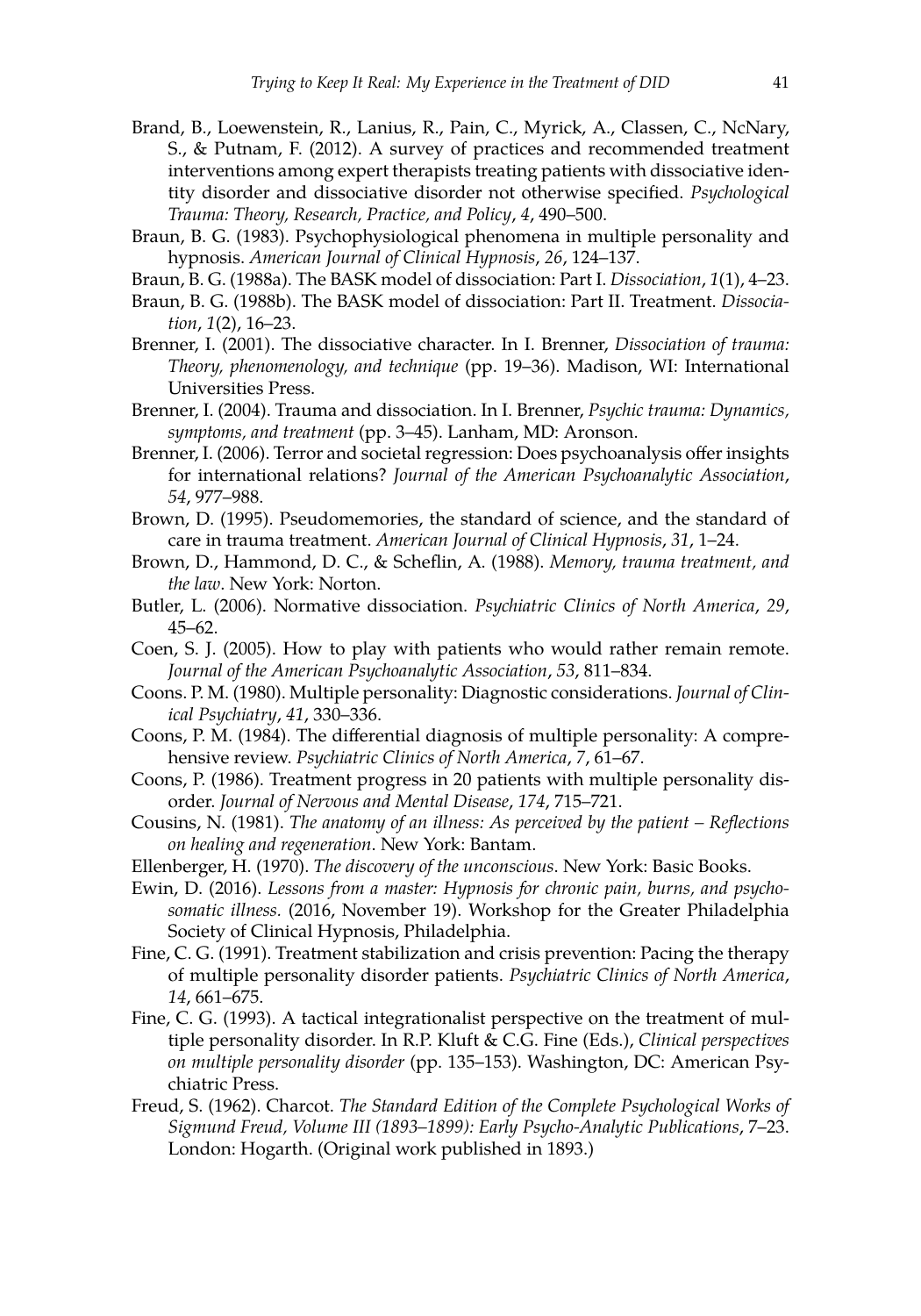- Frischholz, E., Lipman, L., Braun, B., & Sachs, R. (1992). Psychopathology, hypnotizability, and dissociation. *American Journal of Psychiatry*, *149*. 1521–1525.
- Hammond, D. C. (1990). *Handbook of hypnotic suggestions and metaphors*. New York: Norton.
- Hicks, D. (2012). *Dignity*. New Haven: Yale University Press.
- Howard, H. (2008). The Howard Alertness Scale. *Focus*, *50*(2–3), 3–4.
- Howard, H. (in press). The role of an alertness scale in clinical hypnosis. *American Journal of Clinical Hypnosis*.
- Howell, E., & Itzkowitz, S. (2016). *The dissociative mind in psychoanalysis*. New York: Routledge.
- Itzkowitz, S. (2017, January). Presentation at Discussion Group #72, *Psychoanalytic Perspectives on the Dissociative Disorders*. Winter Meetings of the American Psychoanalytic Association, New York, New York.
- Kaufman, W. (1957). *Existentialism from Dostoevesky to Sartre*. New York: Meridian Books.
- Kluft, R. P. (1982). Varieties of hypnotic interventions in the treatment of multiple personality. *American Journal of Clinical Hypnosis*, *24*, 230–240.
- Kluft, R. P. (1984). Treatment of multiple personality. *Psychiatric Clinics of North America*, *7*, 9–29.
- Kluft, R. P. (1985). The natural history of multiple personality disorder. In R.P. Kluft (Ed.), *Childhood antecedents of multiple personality* (pp. 197–238). Washington, DC: American Psychiatric Press.
- Kluft, R. P. (1986). Personality unification in multiple personality disorder. In B.G. Braun (Ed.), *Treatment of multiple personality disorder* (pp. 29–60). Washington, DC: American Psychiatric Press.
- Kluft, R. P. (1988a). The phenomenology and treatment of extremely complex multiple personality disorder. *Dissociation*, *1*(4), 47–58.
- Kluft, R. P. (1988b). On treating the older patient with multiple personality disorder: Race against time or make haste slowly? *American Journal of Clinical Hypnosis*, *30*, 257–266.
- Kluft, R. P. (1988c). On giving consultations to therapists treating multiple personality disorder: Fifteen years' experience—Part I (Diagnosis and Treatment). *Dissociation*, *1*(3), 23–29.
- Kluft, R. P. (1988d). On giving consultations to therapists treating multiple personality disorder: Fifteen years experience—Part II (The "surround" of treatment, forensics, hypnosis, patient-initiated requests), *Dissociation*, *1*(3), 30–35.
- Kluft, R. P. (1989). Playing for time: Temporizing techniques in the treatment of multiple personality disorder. *American Journal of Clinical Hypnosis*, *32*, 90–98.
- Kluft, R. P. (1990). The fractionated abreaction technique. In D.C. Hammond (Ed.), *Handbook of hypnotic suggestions and metaphors*(pp. 527–528). New York: Norton.
- Kluft, R. P. (1991). Multiple personality disorder. In A. Tasman & S. Goldfinger (Eds.), *Annual review of psychiatry, Vol. 10* (pp. 161–188). Washington, DC: American Psychiatric Press.
- Kluft, R. P. (1993). Treatment of dissociative disorder patients: An overview of discoveries, successes, and failures. *Dissociation*, *6*, 87–101.
- Kluft, R. P. (1994a). Applications of hypnotic interventions. *Hypnos*, *21*, 205–223.
- Kluft, R. P. (1994b). Treatment trajectories in multiple personality disorder. *Dissociation*, *7*, 63–76.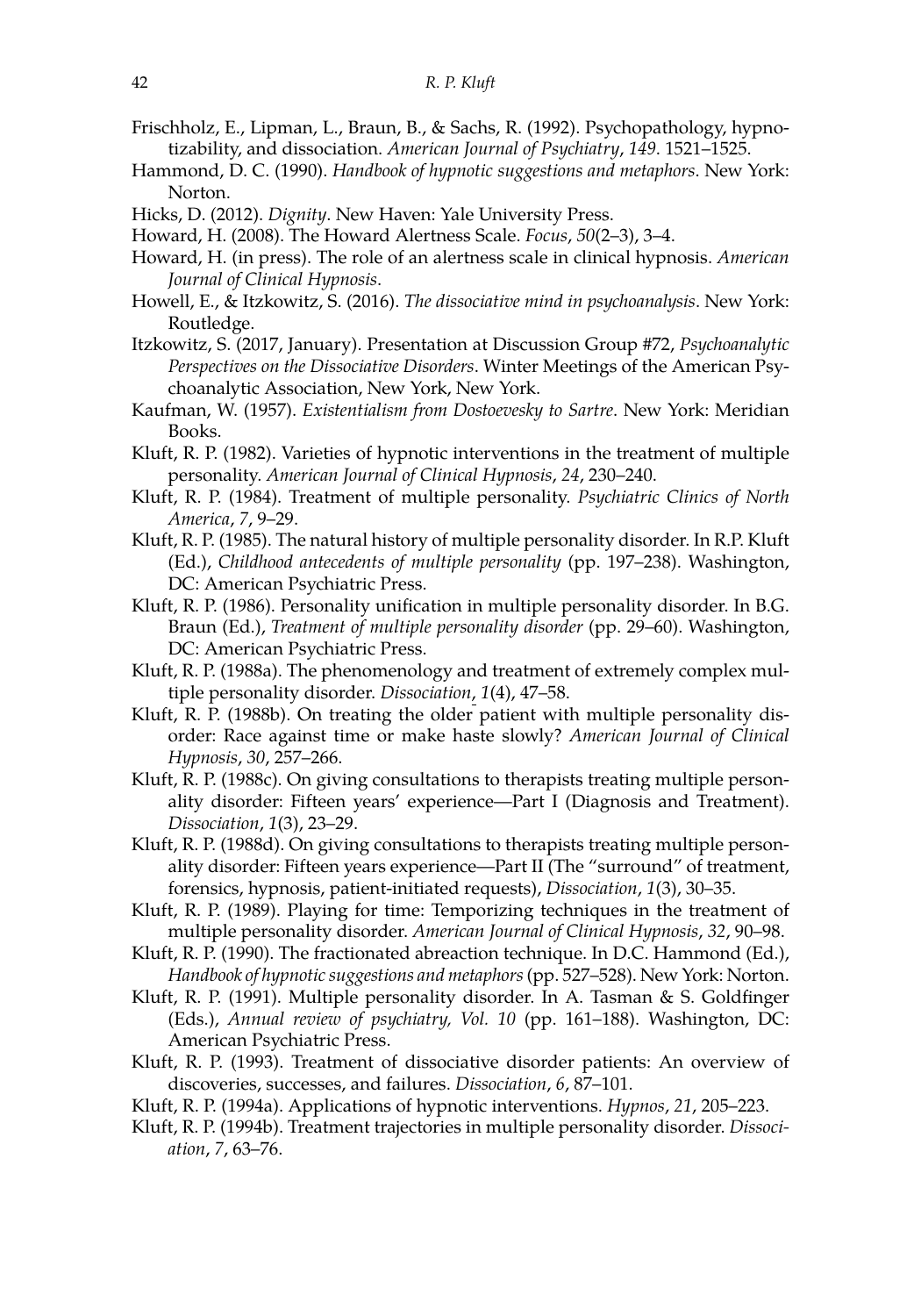- Kluft, R. P. (1994c). Clinical observations on the use of the CSDS Dimensions of Therapeutic Movement Instrument (DTMI). *Dissociation*, *7*, 272–283.
- Kluft, R. P. (2000). The psychoanalytic psychotherapy of dissociative identity disorder in the context of trauma therapy. *Psychoanalytic Inquiry*, *20*, 259–286.
- Kluft, R. P. (2006). Dealing with alters: A pragmatic clinical perspective. *Psychiatric Clinics of North America*, *29*, 291–304.
- Kluft, R. P. (2007). Applications of innate affect theory to the understanding and treatment of dissociative identity disorder. In E. Vermetten, M. Dorahy, & D. Spiegel (Eds.), *Traumatic dissociation: Neurobiology and treatment* (pp. 301–316). Washington, DC: American Psychiatric Press.
- Kluft, R. P. (2012a). Issues in the detection of those suffering adverse effects in hypnosis training workshops. *American Journal of Clinical Hypnosis*, *54*, 213– 232.
- Kluft, R. P. (2012b): Enhancing workshop safety: Learning from colleagues'adverse experiences (Part I—Structure/Content). *American Journal of Clinical Hypnosis*, *55*, 85–103.
- Kluft, R. P. (2012c) Enhancing workshop safety: Learning from colleagues' adverse experiences (Part II—Structure/Policy). *American Journal of Clinical Hypnosis*, *55*, 104–122.
- Kluft, R. P. (2012d): Approaches to difficulties in realerting subjects from hypnosis. *American Journal of Clinical Hypnosis*, *55*, 140–159.
- Kluft, R. P. (2012e). Hypnosis in the treatment of Dissociative Identity Disorder and allied states: An overview and case study. *South African Journal of Psychology*, *42*, 146–155.
- Kluft, R. (2013a). *Shelter from the storm*. North Charleston, SC: Kindle Independent Publishing Platform.
- Kluft, R. P. (2013b). *"That's why they're called lessons," said the Gryphon. "because they lessen day by day." Reflections on the treatment of DID 1970–2013.* Lecture presented at Sheppard Pratt Hospital, Baltimore, MD, 27 April.
- Kluft, R. P. (2016). You have to be carefully taught: Dignity considerations in clinical practice, scholarship, and trauma treatment. In S. Levine, Ed., *Dignity matters: Psychoanalytic and psychosocial perspectives* (pp. 141–158). London: Karnac Books.
- Kluft, R. P. (unpublished manuscript). *Rashomon revisited.*
- Kohut, H. (1971). *The analysis of the self.* Chicago: University of Chicago Press.
- Kohut, H. (1977). *The restoration of the self*. Chicago: University of Chicago Press.
- Kohut, H. (1979). The two analyses of Mr. Z. *International Journal of Psychoanalysis*, *60*, 3–27.
- Kohut, H., & Wolf, E. S. (1978). The disorders of the self and their treatment: An outline. *International Journal of Psychoanalysis*, *59*, 413–425.
- Kubie, L. (1971). The destructive potential of humor in psychotherapy. *American Journal of Psychiatry*, *127*, 861–866.
- Loewenstein, R., Hamilton, J, Alagna, S., Reid, N., & DeVries, M. (1987). *American Journal of Psychiatry, 144*(1), 19–24. http://dx.doi.org/10.1176/ajp.144.1.19
- Mahler, M., Pine, F., & Bergman, A. (1975). *The psychological birth of the human infant*. New York: Basic Books.
- Nathan, D. (2012). *Sybil exposed*. New York: Free Press.
- Nathanson, D. (1992). *Shame and pride*. New York: Norton.